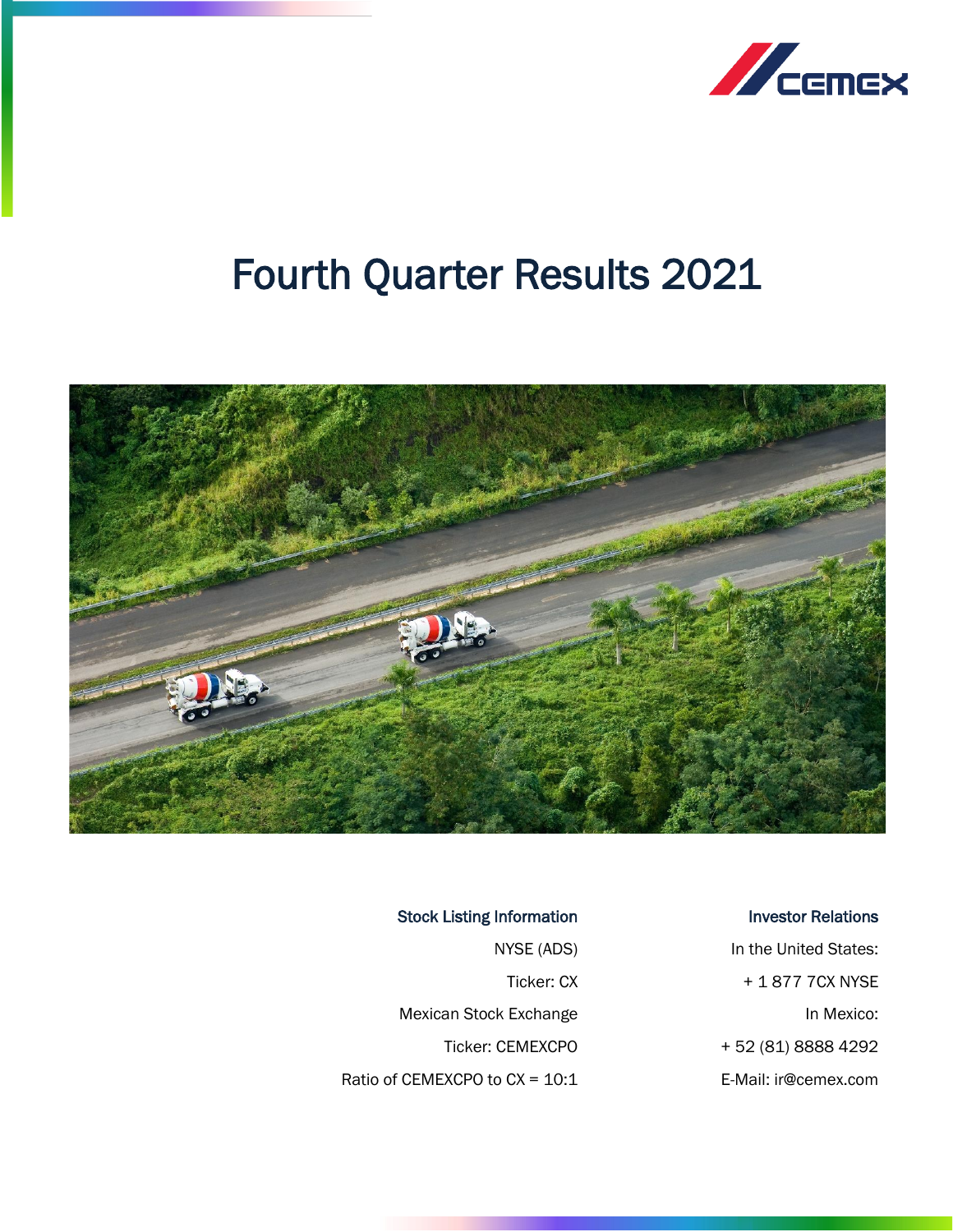## Operating and financial highlights



|                                                                   |         | <b>Fourth Quarter</b><br>January - December |                   |       |        |        |                   |       |
|-------------------------------------------------------------------|---------|---------------------------------------------|-------------------|-------|--------|--------|-------------------|-------|
|                                                                   |         |                                             |                   | $H -$ |        |        |                   | HH.   |
|                                                                   | 2021    | 2020                                        | % var             | % var | 2021   | 2020   | % var             | % var |
| Consolidated cement volume                                        | 66.970  | 63,153                                      | 6%                |       | 16,500 | 17,403 | (5%)              |       |
| Consolidated ready-mix volume                                     | 49,239  | 46.656                                      | 6%                |       | 12,542 | 12,412 | 1%                |       |
| Consolidated aggregates volume                                    | 136,995 | 132,063                                     | 4%                |       | 34,769 | 34,910 | (0%)              |       |
| Net sales                                                         | 14,548  | 12,814                                      | 14%               | 11%   | 3.618  | 3,497  | 3%                | 5%    |
| Gross profit                                                      | 4,673   | 4,122                                       | 13%               | 17%   | 1,090  | 1,090  | (0%)              | (1%)  |
| as % of net sales                                                 | 32.1%   | 32.2%                                       | (0.1pp)           |       | 30.1%  | 31.2%  | (1.1pp)           |       |
| SG&A expenses as % of net sales                                   | 7.64%   | 9.39%                                       | (1.8pp)           |       | 7.87%  | 9.20%  | (1.3pp)           |       |
| Operating earnings before other<br>income and expenses, net       | 1,734   | 1,311                                       | 32%               | 29%   | 366    | 342    | 7%                | 8%    |
| as % of net sales                                                 | 11.9%   | 10.2%                                       | 1.7 <sub>pp</sub> |       | 10.1%  | 9.8%   | 0.3 <sub>pp</sub> |       |
| Controlling interest net income (loss)                            | 753     | $-1,467$                                    | N/A               |       | 195    | 70     | 179%              |       |
| <b>Operating EBITDA</b>                                           | 2,861   | 2,421                                       | 18%               | 15%   | 651    | 633    | 3%                | 4%    |
| as % of net sales                                                 | 19.7%   | 18.9%                                       | 0.8 <sub>pp</sub> |       | 18.0%  | 18.1%  | (0.1pp)           |       |
| Free cash flow after maintenance<br>capital expenditures          | 1,101   | 958                                         | 15%               |       | 332    | 574    | (42%)             |       |
| Free cash flow                                                    | 722     | 734                                         | (2%)              |       | 227    | 496    | (54%)             |       |
| Total debt                                                        | 8,555   | 10,598                                      | (19%)             |       | 8,555  | 10,598 | (19%)             |       |
| Earnings (loss) of continuing<br>operations per ADS               | 0.51    | (0.91)                                      | N/A               |       | 0.15   | 0.05   | 189%              |       |
| Fully diluted earnings (loss) of<br>continuing operations per ADS | 0.51    | (0.91)                                      | N/A               |       | 0.15   | 0.05   | 189%              |       |
| Average ADSs outstanding                                          | 1,495   | 1,498                                       | (0%)              |       | 1,495  | 1,496  | (0%)              |       |
| Employees                                                         | 45,870  | 41,667                                      | 10%               |       | 45,870 | 41,667 | 10%               |       |

This information does not include discontinued operations. Please see page 13 on this report for additional information.

Cement and aggregates volumes in thousands of metric tons. Ready-mix volumes in thousands of cubic meters.

In millions of U.S. dollars, except volumes, percentages, employees, and per-ADS amounts. Average ADSs outstanding are presented in millions.

Please refer to page 13 for end-of quarter CPO-equivalent units outstanding.

Consolidated net sales in the fourth quarter of 2021 reached US\$3.6 billion, an increase of 5% on a like-to-like basis for the ongoing operations and for foreign exchange fluctuations, compared to the fourth quarter of 2020. Higher local currency prices in all regions contributed to top line growth.

Cost of sales, as a percentage of net sales, increased by 1.1pp during the fourth quarter of 2021 compared with the same period last year, from 68.8% to 69.9%. The increase was mainly driven by higher energy costs, as well as higher costs of raw materials and purchased cement.

Operating expenses, as a percentage of net sales decreased by 1.4pp during the fourth quarter of 2021 compared with the same period last year, from 21.4% to 20.0% mainly due to lower administrative, sales, distribution, and corporate expenses.

Operating EBITDA in the fourth quarter of 2021 reached US\$651 million, increasing 4% on a like-to-like basis for the ongoing operations and for foreign exchange fluctuations. During the quarter, our EMEA and SCAC regions contributed favorably to EBITDA.

Operating EBITDA margin decreased by 0.1pp from 18.1% in the fourth quarter of 2020 to 18.0% this quarter.

Other expenses, net for the quarter were US\$80 million, which mainly include impairment of assets and severance payments.

Controlling interest net income (loss) resulted in an income of US\$195 million in the fourth quarter of 2021 versus an income of US\$70 million in the same quarter of 2020. The improvement in net income primarily reflects lower financial expenses, a positive variation from financial instruments and foreign exchange results, and lower income tax.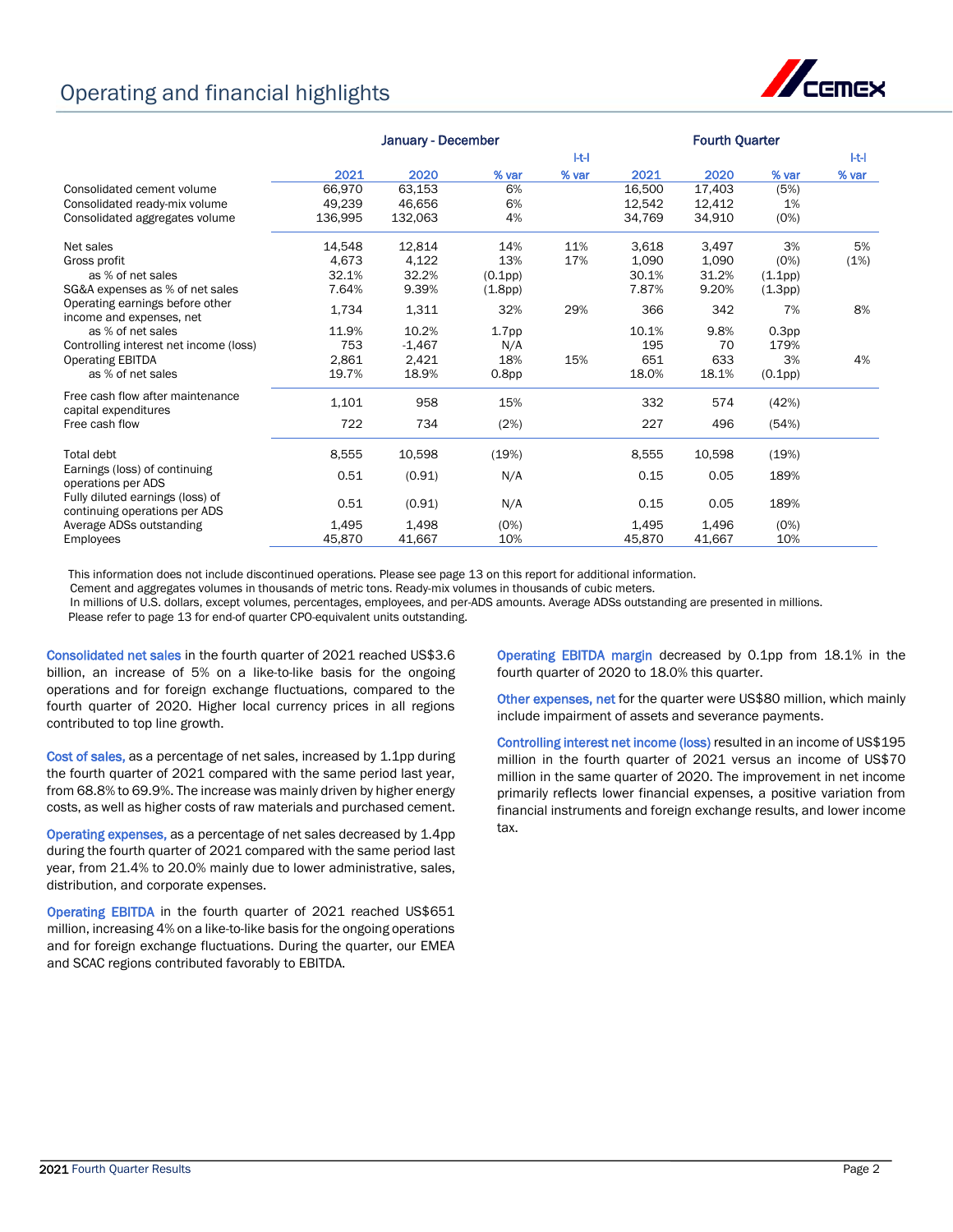## Operating results



## **Mexico**

|                         |       |       | January - December |                |       | <b>Fourth Ouarter</b> |         |                         |  |
|-------------------------|-------|-------|--------------------|----------------|-------|-----------------------|---------|-------------------------|--|
|                         | 2021  | 2020  | % var              | I-t-l<br>% var | 2021  | 2020                  | % var   | H <sub>1</sub><br>% var |  |
| Net sales               | 3,466 | 2,812 | 23%                | 17%            | 841   | 836                   | 1%      | 3%                      |  |
| <b>Operating EBITDA</b> | 1,163 | 931   | 25%                | 18%            | 243   | 268                   | (9%)    | (8%)                    |  |
| Operating EBITDA margin | 33.6% | 33.1% | 0.5 <sub>pp</sub>  |                | 28.9% | 32.1%                 | (3.2pp) |                         |  |

In millions of U.S. dollars, except percentages.

|                                        | Domestic gray cement      |                       | Ready-mix          |                       | Aggregates         |                       |  |
|----------------------------------------|---------------------------|-----------------------|--------------------|-----------------------|--------------------|-----------------------|--|
| Year-over-year percentage<br>variation | <b>January - December</b> | <b>Fourth Ouarter</b> | January - December | <b>Fourth Ouarter</b> | January - December | <b>Fourth Quarter</b> |  |
| Volume                                 | 8%                        | (4%)                  | 8%                 | 2%                    | 12%                | 4%                    |  |
| Price (USD)                            | 13%                       | 7%                    | 8%                 | 5%                    | 9%                 | 3%                    |  |
| Price (local currency)                 | 7%                        | 9%                    | 3%                 | 7%                    | 4%                 | 5%                    |  |

In Mexico, sales rose 17% in 2021, to a record level in peso terms. Top-line growth was driven by high single digit volume and pricing growth for cement and ready mix. During the year, bagged cement grew double digits supported by government social programs and record level remittances. Bagged volumes slowed in the second half of the year as the comps became more difficult and we moved out beyond the midterm elections.

The country continues to experience a pickup in the formal economy, and bulk cement and ready-mix volumes benefited from higher formal housing and industrial activity. The latter was supported by growth in manufacturing and warehouses, onshoring, as well as the buildout of logistic networks. While cement prices grew 9% during the quarter in local currency terms, the increase was not sufficient to compensate for rapidly escalating cost inflation in the second half of 2021, driven largely by energy.

### United States

|                         |       | January - December |         |                |       | <b>Fourth Quarter</b> |         |                |  |  |
|-------------------------|-------|--------------------|---------|----------------|-------|-----------------------|---------|----------------|--|--|
|                         | 2021  | 2020               | % var   | $H -$<br>% var | 2021  | 2020                  | % var   | $H -$<br>% var |  |  |
| Net sales               | 4,355 | 3.994              | 9%      | 9%             | 1,094 | 1,011                 | 8%      | 8%             |  |  |
| <b>Operating EBITDA</b> | 762   | 747                | 2%      | 2%             | 174   | 186                   | (7%)    | 7%)            |  |  |
| Operating EBITDA margin | 17.5% | 18.7%              | (1.2pp) |                | 15.9% | 18.4%                 | (2.5pp) |                |  |  |

In millions of U.S. dollars, except percentages.

|                                        | Domestic gray cement |                       | Ready-mix          |                       | <b>Aggregates</b>  |                       |  |
|----------------------------------------|----------------------|-----------------------|--------------------|-----------------------|--------------------|-----------------------|--|
| Year-over-year percentage<br>variation | January - December   | <b>Fourth Ouarter</b> | January - December | <b>Fourth Ouarter</b> | January - December | <b>Fourth Quarter</b> |  |
| Volume                                 | 6%                   | 0%                    | 8%                 | 4%                    | 1%                 | (1%)                  |  |
| Price (USD)                            | 3%                   | 6%                    | 2%                 | 5%                    | 5%                 | 9%                    |  |
| Price (local currency)                 | 3%                   | 6%                    | 2%                 | 5%                    | 5%                 | 9%                    |  |

In the United States, strong volume performance and improved pricing led to high single-digit growth in sales in 2021. The region continued to enjoy strong demand across all products with most of our markets sold out. Activity continues to be driven mainly by the residential sector. Despite difficult prior year comps and winter weather in California, cement volumes during the quarter were flat, with ready-mix growing 4% and aggregates down 1%.

With the implementation of two rounds of price increases during the year, our cement prices were up 3% for 2021, 6% in the fourth quarter, and 7% point to point (from December to December). EBITDA grew 2% in the year, while our EBITDA margin declined mainly due to cost headwinds from energy and cement and clinker imports in the second half of 2021.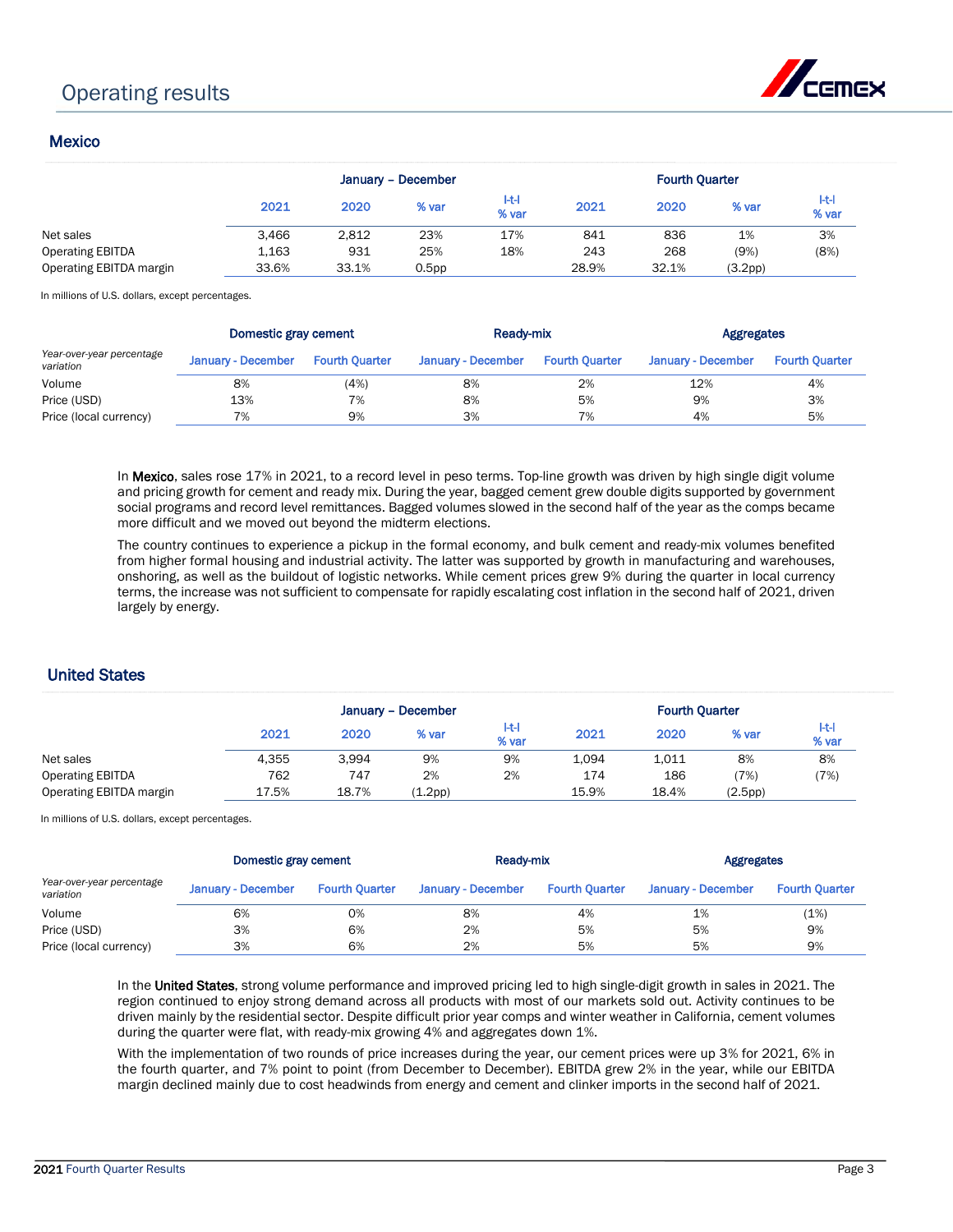

## Europe, Middle East, Africa and Asia

|                         |       | January - December |         |             |       | <b>Fourth Quarter</b> |                   |                |  |  |
|-------------------------|-------|--------------------|---------|-------------|-------|-----------------------|-------------------|----------------|--|--|
|                         | 2021  | 2020               | % var   | HH<br>% var | 2021  | 2020                  | % var             | I-t-l<br>% var |  |  |
| Net sales               | 4,825 | 4.376              | 10%     | 6%          | 1.197 | 1,181                 | 1%                | 2%             |  |  |
| <b>Operating EBITDA</b> | 676   | 625                | 8%      | 4%          | 165   | 158                   | 4%                | 5%             |  |  |
| Operating EBITDA margin | 14.0% | 14.3%              | (0.3pp) |             | 13.8% | 13.4%                 | 0.4 <sub>pp</sub> |                |  |  |

In millions of U.S. dollars, except percentages.

|                                        | Domestic gray cement |                       | Ready-mix          |                       | Aggregates         |                       |  |
|----------------------------------------|----------------------|-----------------------|--------------------|-----------------------|--------------------|-----------------------|--|
| Year-over-year percentage<br>variation | January - December   | <b>Fourth Ouarter</b> | January - December | <b>Fourth Ouarter</b> | January - December | <b>Fourth Ouarter</b> |  |
| Volume                                 | 1%                   | (5%)                  | 3%                 | (2%)                  | 3%                 | (1%)                  |  |
| Price (USD)                            | 8%                   | 10%                   | 5%                 | 2%                    | 8%                 | 1%                    |  |
| Price (local currency) (*)             | 5%                   | 13%                   | 1%                 | 2%                    | 3%                 | 1%                    |  |

In **EMEA**, top line annual growth of 6% was driven mainly by higher prices in Europe and Egypt, coupled with better volumes in most markets.

In Europe, we achieved record cement volumes in 2021, led by double-digit growth in the UK, with most markets above pre-COVID levels. Growth was supported by higher infrastructure and residential activity in Poland, France, and Spain. European cement prices in local currency terms rose 4% in 2021, supported by a second round of price increases in the second half of the year.

In the Philippines, cement volumes were up 7% in the year, with all sectors growing. Pricing in the Philippines has been improving gradually, with three consecutive quarters of growth. In fourth quarter, volumes were heavily impacted by a major typhoon in the central part of the country, which caused significant disruptions.

In Israel, construction activity was strong in the year, with average daily sales volumes for ready-mix growing double-digit, and low single digit for aggregates.

EBITDA for the EMEA region rose 4% in 2021 with a slight decline in EBITDA margin.

(\*) Calculated on a volume-weighted-average basis at constant foreign-exchange rates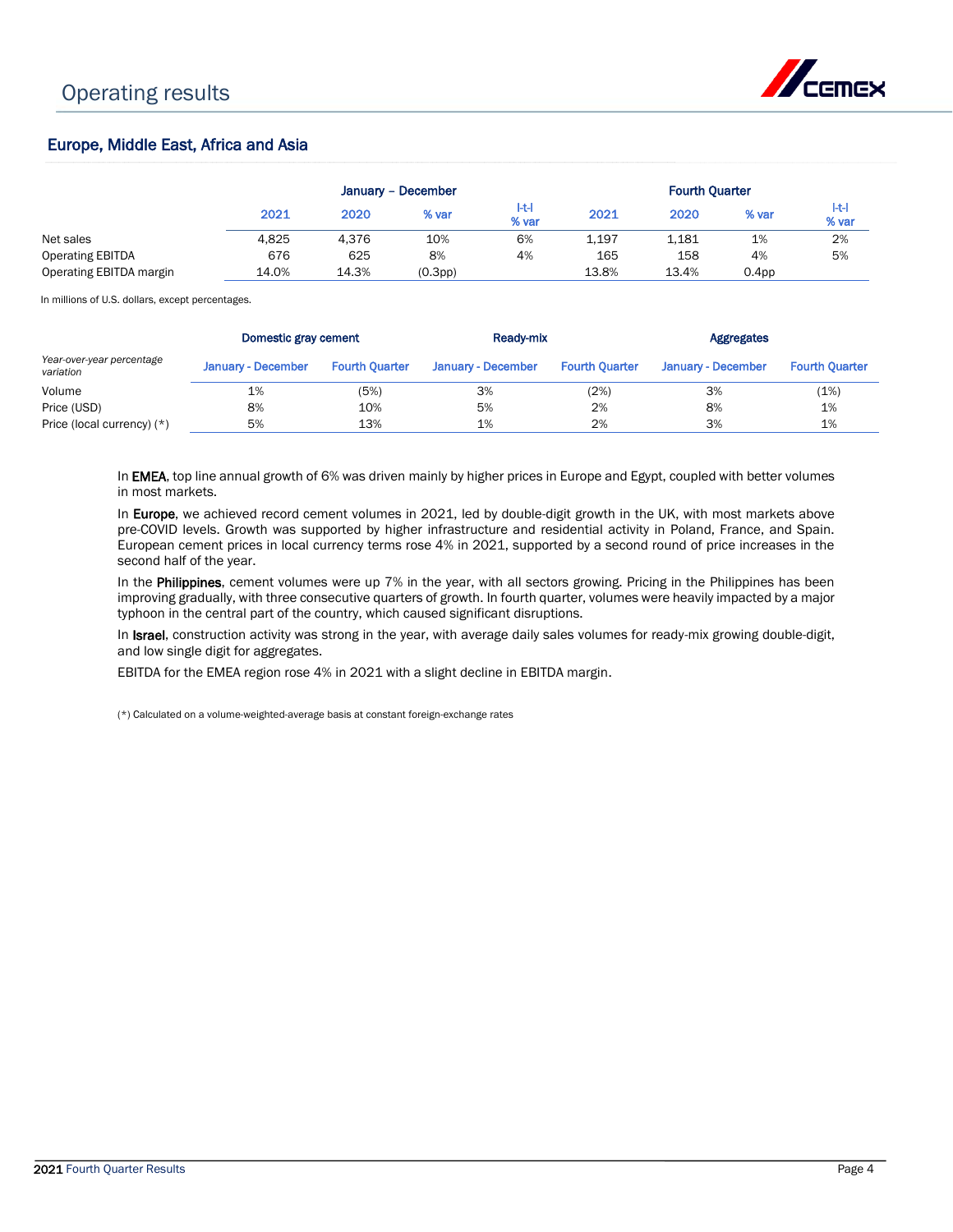

## South, Central America and the Caribbean

|                         |       |       | January - December |             |       | <b>Fourth Ouarter</b> |                   |               |
|-------------------------|-------|-------|--------------------|-------------|-------|-----------------------|-------------------|---------------|
|                         | 2021  | 2020  | % var              | HH<br>% var | 2021  | 2020                  | % var             | ŀt-l<br>% var |
| Net sales               | 1,567 | 1.349 | 16%                | 18%         | 391   | 383                   | 2%                | 6%            |
| <b>Operating EBITDA</b> | 421   | 338   | 24%                | 25%         | 99    | 97                    | 3%                | 3%            |
| Operating EBITDA margin | 26.9% | 25.1% | ⊥.8pp              |             | 25.4% | 25.3%                 | 0.1 <sub>pp</sub> |               |

In millions of U.S. dollars, except percentages.

|                                        | Domestic gray cement |                       | Ready-mix          |                       | <b>Aggregates</b>  |                       |  |
|----------------------------------------|----------------------|-----------------------|--------------------|-----------------------|--------------------|-----------------------|--|
| Year-over-year percentage<br>variation | January - December   | <b>Fourth Ouarter</b> | January - December | <b>Fourth Quarter</b> | January - December | <b>Fourth Quarter</b> |  |
| Volume                                 | 13%                  | (1%)                  | 10%                | 6%                    | (0%)               | (13%)                 |  |
| Price (USD)                            | 2%                   | 3%                    | 1%                 | (3%)                  | (0%)               | 3%                    |  |
| Price (local currency) (*)             | 5%                   | 8%                    | 2%                 | 2%                    | 1%                 | 9%                    |  |

Our South, Central America and the Caribbean region enjoyed a strong year in 2021. Net sales rose 18% on a like to like basis, the highest annual growth since 2012. While benefiting from an easy prior year comp due to severe lockdowns in the region in 2020, regional cement volumes grew 13% during the year and surpassed pre-pandemic levels. With volume growth and high-capacity utilization, the region experienced strong pricing momentum with cement prices up 8% in the fourth quarter. As a result of solid top line growth coupled with tight cost management, full-year EBITDA grew 25% and EBITDA margin expanded by approximately two percentage points.

In Colombia, full-year cement volumes grew 8% and were supported by housing, self-construction, and infrastructure projects. In the **Dominican Republic**, we experienced strong demand growth in 2021 with cement volumes up 22% on the back of a dynamic self-construction sector and the reactivation of delayed tourism projects.

(\*) Calculated on a volume-weighted-average basis at constant foreign-exchange rates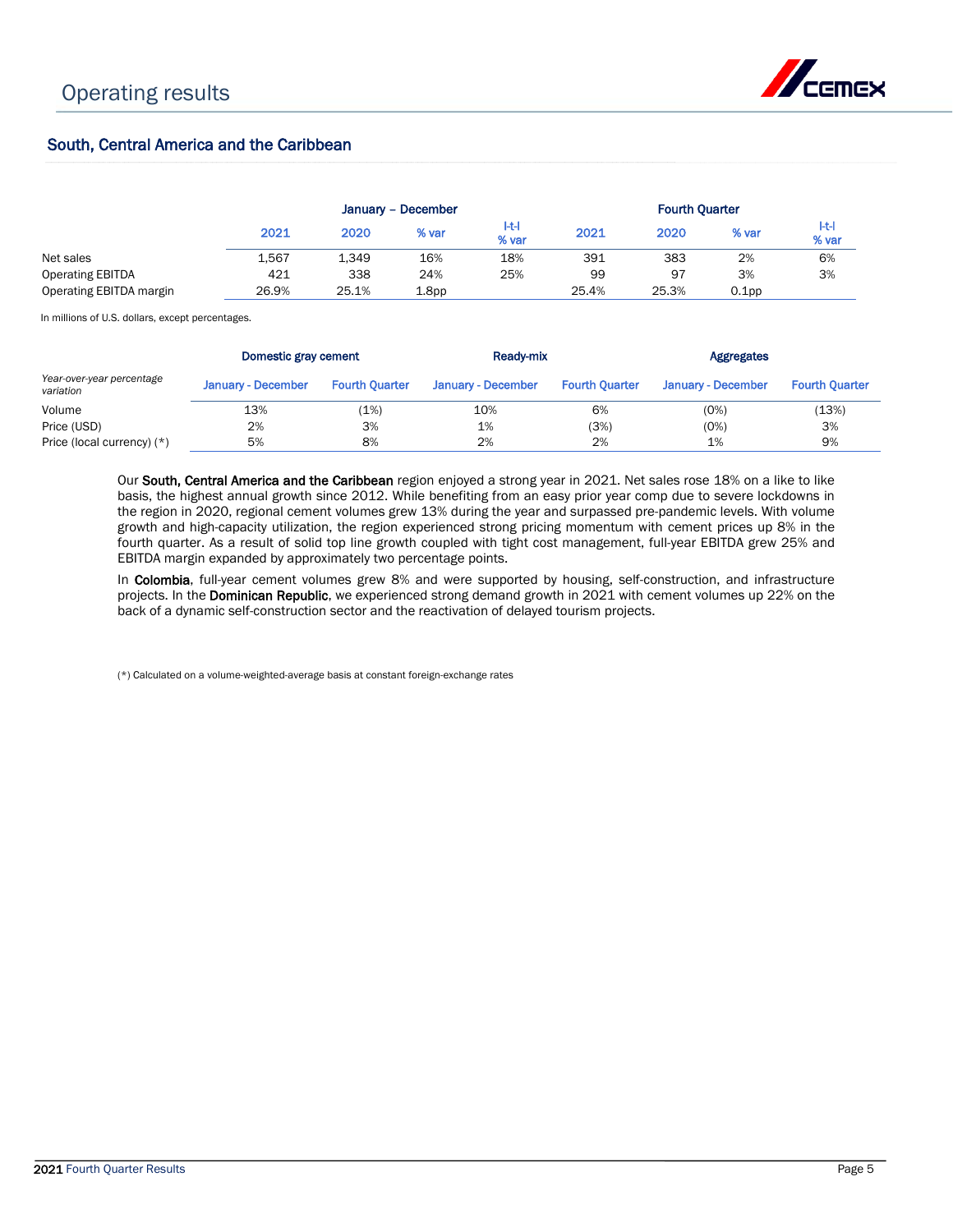

## Operating EBITDA and free cash flow

|                                                          | January - December |       |       | <b>Fourth Quarter</b> |       |       |  |
|----------------------------------------------------------|--------------------|-------|-------|-----------------------|-------|-------|--|
|                                                          | 2021               | 2020  | % var | 2021                  | 2020  | % var |  |
| Operating earnings before other income and expenses, net | 1,734              | 1,311 | 32%   | 366                   | 342   | 7%    |  |
| + Depreciation and operating amortization                | 1.127              | 1,111 |       | 284                   | 291   |       |  |
| <b>Operating EBITDA</b>                                  | 2.861              | 2.421 | 18%   | 651                   | 633   | 3%    |  |
| - Net financial expense                                  | 574                | 715   |       | 123                   | 173   |       |  |
| - Maintenance capital expenditures                       | 714                | 568   |       | 340                   | 249   |       |  |
| - Change in working capital                              | 151                | (113) |       | (268)                 | (453) |       |  |
| - Taxes paid                                             | 194                | 157   |       | 40                    | 43    |       |  |
| - Other cash items (net)                                 | 154                | 184   |       | 90                    | 58    |       |  |
| - Free cash flow discontinued operations                 | (28)               | (48)  |       | (6)                   | (12)  |       |  |
| Free cash flow after maintenance capital expenditures    | 1,101              | 958   | 15%   | 332                   | 574   | (42%) |  |
| - Strategic capital expenditures                         | 380                | 225   |       | 105                   | 78    |       |  |
| Free cash flow                                           | 722                | 734   | (2%)  | 227                   | 496   | (54%) |  |

*In millions of U.S. dollars, except percentages.*

During 2021 our operations generated US\$1.1 billion dollars in free cash flow after maintenance capex, an increase of US\$143 million versus the year before. This growth was driven primarily by higher EBITDA and savings on financial expenses. Our free cash flow was similar to 2020, as we increased the amount of strategic capex.

Free cash flow was primarily used to pay down debt during the year.

### Information on debt

|                                            |       | <b>Fourth Quarter</b> |       | <b>Third Quarter</b> |                              |      |                       |
|--------------------------------------------|-------|-----------------------|-------|----------------------|------------------------------|------|-----------------------|
|                                            | 2021  | 2020                  | % var | 2021                 |                              |      | <b>Fourth Quarter</b> |
| Total debt (1)                             | 8,555 | 10,598                | (19%) | 8,982                | <b>Currency denomination</b> | 2021 | 2020                  |
| Short-term                                 | 4%    | 4%                    |       | 4%                   | U.S. dollar                  | 83%  | 64%                   |
| Long-term                                  | 96%   | 96%                   |       | 96%                  | Euro                         | 8%   | 23%                   |
| Cash and cash equivalents                  | 613   | 950                   | (36%) | 869                  | Mexican peso                 | 4%   | 4%                    |
| Net debt                                   | 7.942 | 9.648                 | (18%) | 8.113                | Other                        | 5%   | 9%                    |
| Consolidated net debt (2)                  | 7,921 | 10,186                |       | 8.092                | Interest rate <sup>(3)</sup> |      |                       |
| Consolidated leverage ratio <sup>(2)</sup> | 2.73  | 4.13                  |       | 2.80                 | Fixed                        | 90%  | 83%                   |
| Consolidated coverage ratio <sup>(2)</sup> | 5.99  | 3.82                  |       | 5.31                 | Variable                     | 10%  | 17%                   |

*In millions of U.S. dollars, except percentages and ratios.*

(1) Includes leases, in accordance with International Financial Reporting Standards (IFRS).

(2) Calculated in accordance with our contractual obligations under the 2021 Credit Agreement.

(3) Includes the effect of interest-rate swap instruments related to bank loans to fix floating rates with a nominal amount of US\$1,005 million.

We had the largest reduction in our leverage ratio ever, a decline of 1.4x, and we ended the year with a ratio reaching 2.73 times. Net debt was reduced by \$1.7 billion during the year.

In November, we closed a \$3.25 billion dollars bank debt refinancing, with improved terms and conditions more reflective of an investment grade credit. The new bank debt is aligned with our Sustainability Linked Financing Framework.

As of year-end, 90% of our debt is fixed rate.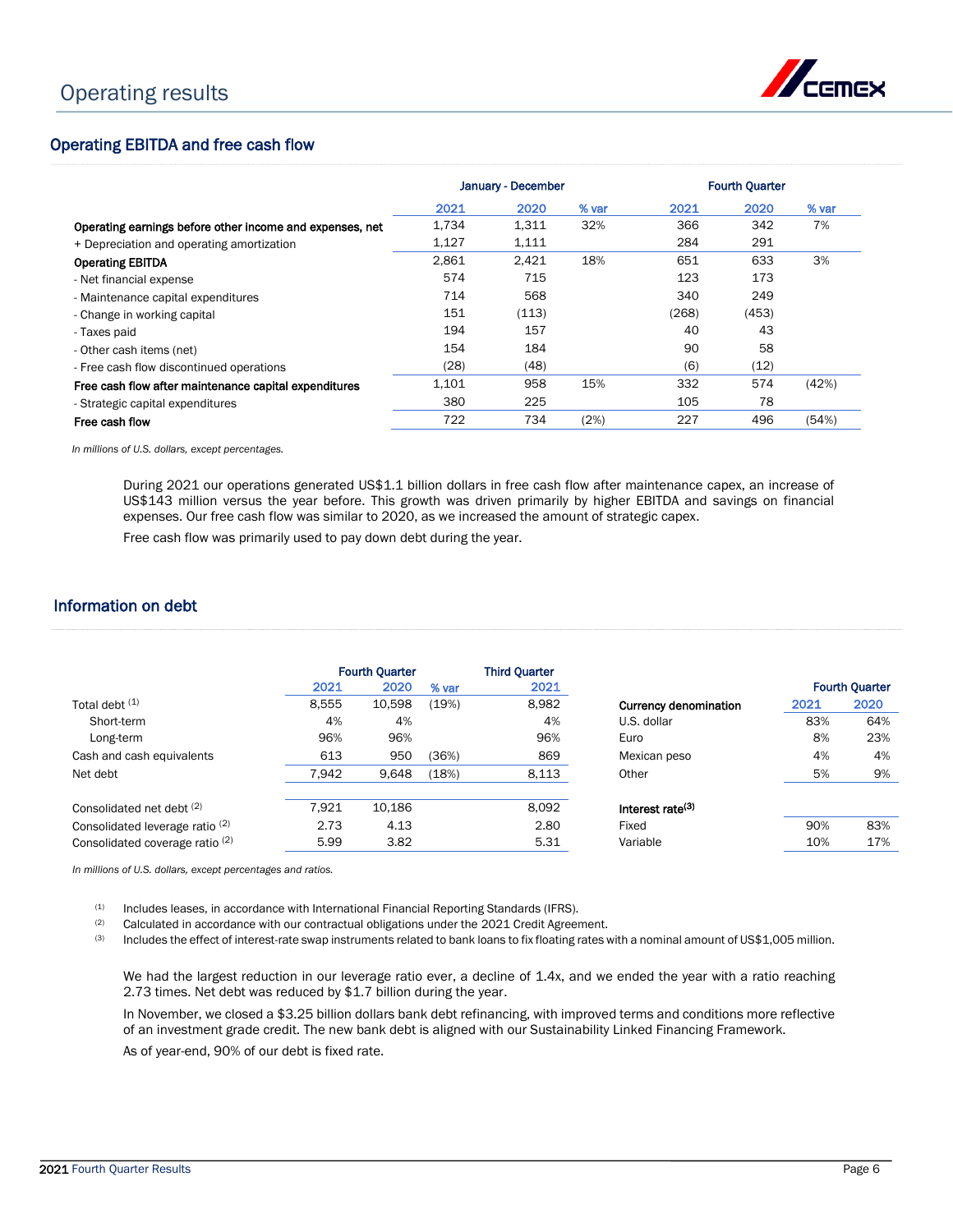

## Consolidated Statement of Operations & Statement of Financial Position

CEMEX, S.A.B. de C.V. and Subsidiaries

(Thousands of U.S. dollars, except per ADS amounts)

|                                                                           |             | January - December |         |              |             |             |        |              |
|---------------------------------------------------------------------------|-------------|--------------------|---------|--------------|-------------|-------------|--------|--------------|
|                                                                           |             |                    |         | like-to-like |             |             |        | like-to-like |
| <b>STATEMENT OF OPERATIONS</b>                                            | 2021        | 2020               | % var   | % var        | 2021        | 2020        | % var  | % var        |
| Net sales                                                                 | 14,547,734  | 12,813,996         | 14%     | 11%          | 3,618,235   | 3,496,962   | 3%     | 5%           |
| Cost of sales                                                             | (9,874,366) | (8,691,909)        | (14%)   |              | (2,528,213) | (2,406,664) | (5%)   |              |
| <b>Gross profit</b>                                                       | 4,673,368   | 4,122,086          | 13%     | 17%          | 1,090,022   | 1,090.299   | (0%)   | (1%)         |
| Operating expenses                                                        | (2,939,243) | (2,811,326)        | (5%)    |              | (723, 794)  | (748, 119)  | 3%     |              |
| Operating earnings before other income<br>and expenses, net               | 1,734,124   | 1,310,759          | 32%     | 29%          | 366,227     | 342,179     | 7%     | 8%           |
| Other expenses, net                                                       | (115, 639)  | (1,766,661)        | 93%     |              | (80,350)    | (25, 763)   | (212%) |              |
| <b>Operating earnings</b>                                                 | 1,618,485   | (455, 901)         | N/A     |              | 285,878     | 316,416     | (10%)  |              |
| Financial expense                                                         | (662, 239)  | (776, 952)         | 15%     |              | (135, 575)  | (177, 867)  | 24%    |              |
| Other financial income (expense), net                                     | (78, 471)   | (119, 769)         | 34%     |              | (8,381)     | (93, 447)   | 91%    |              |
| Financial income                                                          | 22,159      | 20,239             | 9%      |              | 10,424      | 8,341       | 25%    |              |
| Results from financial instruments, net                                   | (5,106)     | (16,059)           | 68%     |              | (2,891)     | 263         | N/A    |              |
| Foreign exchange results                                                  | (37, 218)   | (2,663)            | (1297%) |              | (2,604)     | (25, 914)   | 90%    |              |
| Effects of net present value on assets<br>and liabilities and others, net | (58, 306)   | (121, 286)         | 52%     |              | (13,310)    | (76, 137)   | 83%    |              |
| Equity in gain (loss) of associates                                       | 53,923      | 49,370             | 9%      |              | 16,153      | 18,051      | (11%)  |              |
| Income (loss) before income tax                                           | 931,699     | (1,303,252)        | N/A     |              | 158,075     | 63.153      | 150%   |              |
| Income tax                                                                | (143, 226)  | (44,548)           | (222%)  |              | 82,925      | 20,418      | 306%   |              |
| Profit (loss) of continuing operations                                    | 788,473     | (1,347,800)        | N/A     |              | 240,999     | 83,571      | 188%   |              |
| Discontinued operations                                                   | (10, 011)   | (98, 728)          | 90%     |              | (36, 746)   | (10, 389)   | (254%) |              |
| Consolidated net income (loss)                                            | 778,462     | (1,446,529)        | N/A     |              | 204,253     | 73,183      | 179%   |              |
| Non-controlling interest net income (loss)                                | 25,349      | 20,703             | 22%     |              | 9,449       | 3,459       | 173%   |              |
| Controlling interest net income (loss)                                    | 753,113     | (1,467,231)        | N/A     |              | 194,805     | 69,723      | 179%   |              |
|                                                                           |             |                    |         |              |             |             |        |              |
| <b>Operating EBITDA</b>                                                   | 2,860,881   | 2,421,364          | 18%     | 15%          | 650,550     | 633,158     | 3%     | 4%           |
| Earnings (loss) of continued operations<br>per ADS                        | 0.51        | (0.91)             | N/A     |              | 0.15        | 0.05        | 189%   |              |
| Earnings (loss) of discontinued operations<br>per ADS                     | (0.01)      | (0.07)             | 90%     |              | (0.02)      | (0.01)      | (254%) |              |

|                                                           | As of December 31 |             |       |  |  |
|-----------------------------------------------------------|-------------------|-------------|-------|--|--|
| <b>STATEMENT OF FINANCIAL POSITION</b>                    | 2021              | 2020        | % var |  |  |
| <b>Total assets</b>                                       | 26,650,370        | 27,425,481  | (3%)  |  |  |
| Cash and cash equivalents                                 | 612,820           | 950,366     | (36%) |  |  |
| Trade receivables less allowance for<br>doubtful accounts | 1,520,974         | 1,532,832   | (1%)  |  |  |
| Other accounts receivable                                 | 557,814           | 477,094     | 17%   |  |  |
| Inventories, net                                          | 1,260,673         | 970.623     | 30%   |  |  |
| Assets held for sale                                      | 140,639           | 187,410     | (25%) |  |  |
| Other current assets                                      | 132,331           | 116,293     | 14%   |  |  |
| Current assets                                            | 4,225,251         | 4,234,618   | (0%)  |  |  |
| Property, machinery and equipment, net                    | 11,322,109        | 11,412,726  | (1%)  |  |  |
| Other assets                                              | 11,103,010        | 11,778,137  | (6%)  |  |  |
| <b>Total liabilities</b>                                  | 16,379,252        | 18,473,918  | (11%) |  |  |
| <b>Current liabilities</b>                                | 5,380,321         | 5,352,891   | 1%    |  |  |
| Long-term liabilities                                     | 7,305,779         | 9,159,637   | (20%) |  |  |
| Other liabilities                                         | 3,693,152         | 3,961,391   | (7%)  |  |  |
| Total stockholder's equity                                | 10,271,118        | 8,951,563   | 15%   |  |  |
| Common stock and additional paid-in capital               | 7,810,104         | 7,893,304   | (1%)  |  |  |
| Other equity reserves and subordinated notes              | (1,370,266)       | (2,453,028) | 44%   |  |  |
| Retained earnings                                         | 3,387,423         | 2,634,310   | 29%   |  |  |
| Non-controlling interest and perpetual instruments        | 443,856           | 876,977     | (49%) |  |  |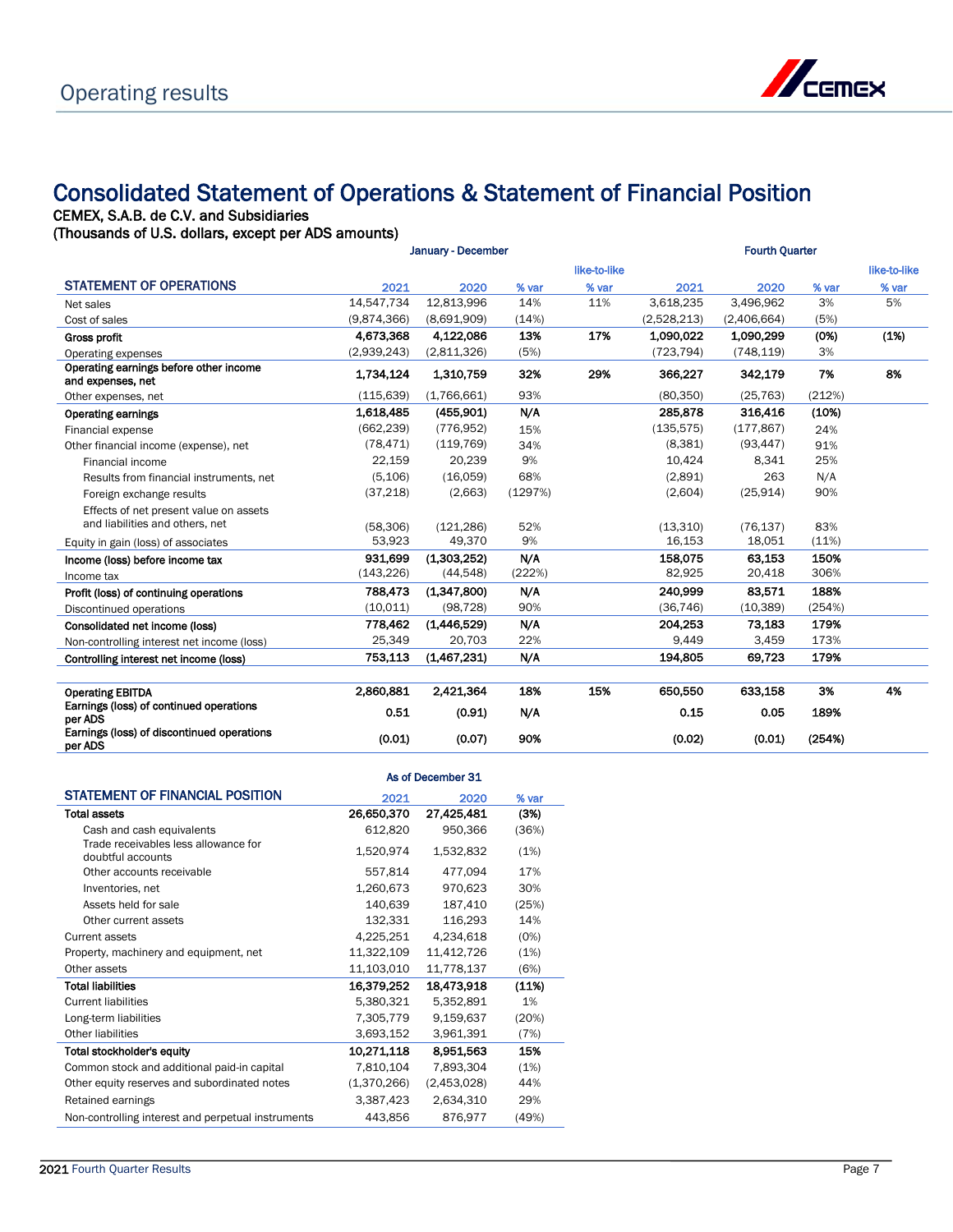

## Operating Summary per Country

## In thousands of U.S. dollars

|                                          | January - December |            |       | <b>Fourth Ouarter</b> |           |           |       |              |
|------------------------------------------|--------------------|------------|-------|-----------------------|-----------|-----------|-------|--------------|
|                                          |                    |            |       | like-to-like          |           |           |       | like-to-like |
| <b>NET SALES</b>                         | 2021               | 2020       | % var | % var                 | 2021      | 2020      | % var | % var        |
| Mexico                                   | 3.465.715          | 2.811.801  | 23%   | 17%                   | 840.549   | 835.587   | 1%    | 3%           |
| U.S.A.                                   | 4.355.485          | 3.993.601  | 9%    | 9%                    | 1.094.077 | 1.010.572 | 8%    | 8%           |
| Europe, Middle East, Asia and Africa     | 4.825.402          | 4.375.836  | 10%   | 6%                    | 1.197.201 | 1,180,953 | 1%    | 2%           |
| Europe                                   | 3.349.146          | 2.967.307  | 13%   | 8%                    | 813.196   | 795.712   | 2%    | 5%           |
| Philippines                              | 424.055            | 398.376    | 6%    | 6%                    | 90.561    | 94.451    | (4%)  | 1%           |
| Middle East and Africa                   | 1.052.202          | 1.010.153  | 4%    | (0%)                  | 293.444   | 290.790   | 1%    | (3%)         |
| South, Central America and the Caribbean | 1.567.470          | 1.349.428  | 16%   | 18%                   | 391.408   | 383.157   | 2%    | 6%           |
| Others and intercompany eliminations     | 333.662            | 283.331    | 18%   | 21%                   | 95,000    | 86.694    | 10%   | 13%          |
| <b>TOTAL</b>                             | 14.547.734         | 12.813.996 | 14%   | 11%                   | 3.618.235 | 3,496,962 | 3%    | 5%           |
|                                          |                    |            |       |                       |           |           |       |              |

### GROSS PROFIT

| Mexico                                   | 1,702,899 | 1,437,590 | 18%  | 12%  | 369.716   | 414.926   | (11%) | (9%)  |
|------------------------------------------|-----------|-----------|------|------|-----------|-----------|-------|-------|
| U.S.A.                                   | 1.100.638 | 1,081,082 | 2%   | 2%   | 272.398   | 273.038   | (0%)  | (0%)  |
| Europe, Middle East, Asia and Africa     | 1.224.510 | 1,133,349 | 8%   | 4%   | 298.417   | 292.821   | 2%    | 3%    |
| Europe                                   | 880.756   | 776.979   | 13%  | 9%   | 217.357   | 204.819   | 6%    | 8%    |
| Philippines                              | 161.461   | 165.863   | (3%) | (4%) | 27.737    | 36,857    | (25%) | (21%) |
| Middle East and Africa                   | 182.293   | 190.508   | (4%) | (9%) | 53.322    | 51.144    | 4%    | (0%)  |
| South, Central America and the Caribbean | 579.974   | 493,031   | 18%  | 19%  | 141.879   | 138.382   | 3%    | 4%    |
| Others and intercompany eliminations     | 65.346    | $-22.966$ | N/A  | N/A  | 7.612     | -28.868   | N/A   | 40%   |
| <b>TOTAL</b>                             | 4.673.368 | 4.122.086 | 13%  | 17%  | 1.090.022 | 1.090.299 | (0%)  | (1%)  |

#### OPERATING EARNINGS BEFORE OTHER INCOME AND EXPENSES, NET

| 1,002,291 | 782.619   | 28%   | 21%   | 200.048   | 228.394  | (12%) | (11%) |
|-----------|-----------|-------|-------|-----------|----------|-------|-------|
| 312.356   | 306.999   | 2%    | 2%    | 65,881    | 74.680   | (12%) | (12%) |
| 332.152   | 287.888   | 15%   | 12%   | 71.087    | 67.743   | 5%    | 4%    |
| 211.839   | 151.627   | 40%   | 36%   | 51.654    | 35,888   | 44%   | 45%   |
| 73.856    | 71.742    | 3%    | 2%    | 9.164     | 13.419   | (32%) | (31%) |
| 46.457    | 64.519    | (28%) | (34%) | 10.270    | 18.436   | (44%) | (50%) |
| 340.307   | 252.667   | 35%   | 35%   | 79.305    | 74.472   | 6%    | 6%    |
| -252.982  | -319.414  | 21%   | 27%   | $-50.094$ | -103.111 | 51%   | 52%   |
| 1.734.124 | 1.310.759 | 32%   | 29%   | 366.227   | 342.179  | 7%    | 8%    |
|           |           |       |       |           |          |       |       |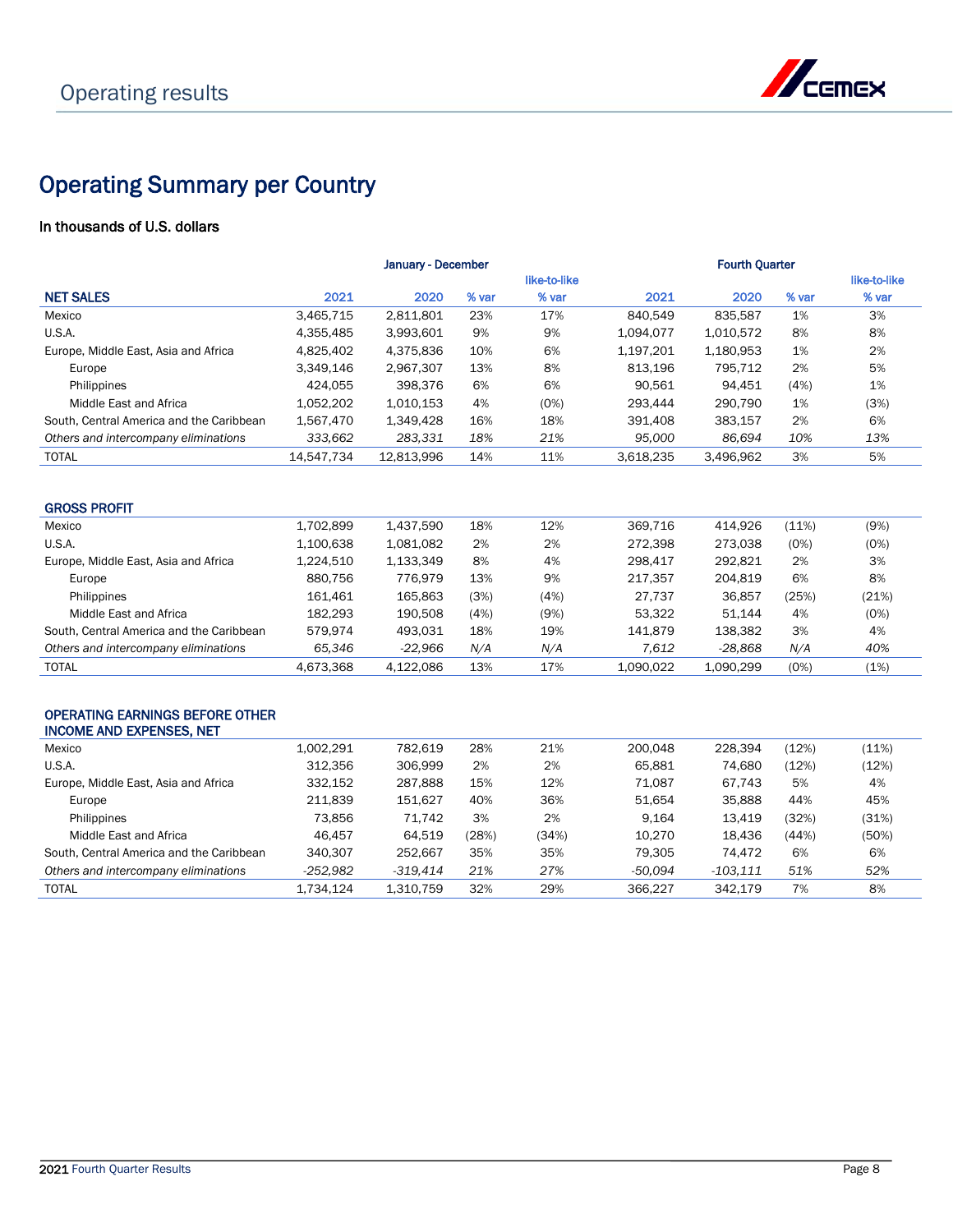

## Operating Summary per Country

EBITDA in thousands of U.S. dollars. EBITDA margin as a percentage of Net Sales.

|                                          | January - December |           |       |              | <b>Fourth Quarter</b> |           |       |              |  |
|------------------------------------------|--------------------|-----------|-------|--------------|-----------------------|-----------|-------|--------------|--|
|                                          |                    |           |       | like-to-like |                       |           |       | like-to-like |  |
| <b>OPERATING EBITDA</b>                  | 2021               | 2020      | % var | % var        | 2021                  | 2020      | % var | % var        |  |
| Mexico                                   | 1.163.444          | 930.718   | 25%   | 18%          | 243.252               | 268.240   | (9%)  | (8%)         |  |
| U.S.A.                                   | 761.986            | 746.799   | 2%    | 2%           | 174.253               | 186.381   | (7%)  | (7%)         |  |
| Europe, Middle East, Asia and Africa     | 675.653            | 625.093   | 8%    | 4%           | 164.806               | 157.757   | 4%    | 5%           |  |
| Europe                                   | 446.024            | 389.259   | 15%   | 10%          | 107.515               | 99.902    | 8%    | 9%           |  |
| Philippines                              | 113.644            | 117.798   | (4%)  | (5%)         | 18.116                | 24.763    | (27%) | (24%)        |  |
| Middle East and Africa                   | 115.985            | 118.036   | (2%)  | (7%)         | 39.175                | 33.091    | 18%   | 13%          |  |
| South, Central America and the Caribbean | 420,870            | 338,087   | 24%   | 25%          | 99,328                | 96.824    | 3%    | 3%           |  |
| Others and intercompany eliminations     | -161.072           | -219.333  | 27%   | 35%          | $-31.089$             | $-76.044$ | 59%   | 60%          |  |
| <b>TOTAL</b>                             | 2,860,881          | 2,421,364 | 18%   | 15%          | 650,550               | 633,158   | 3%    | 4%           |  |
|                                          |                    |           |       |              |                       |           |       |              |  |

## OPERATING EBITDA MARGIN

| Mexico                                   | 33.6% | 33.1% | 28.9% | 32.1% |
|------------------------------------------|-------|-------|-------|-------|
| U.S.A.                                   | 17.5% | 18.7% | 15.9% | 18.4% |
| Europe, Middle East, Asia and Africa     | 14.0% | 14.3% | 13.8% | 13.4% |
| Europe                                   | 13.3% | 13.1% | 13.2% | 12.6% |
| Philippines                              | 26.8% | 29.6% | 20.0% | 26.2% |
| Middle East and Africa                   | 11.0% | 11.7% | 13.3% | 11.4% |
| South, Central America and the Caribbean | 26.9% | 25.1% | 25.4% | 25.3% |
| <b>TOTAL</b>                             | 19.7% | 18.9% | 18.0% | 18.1% |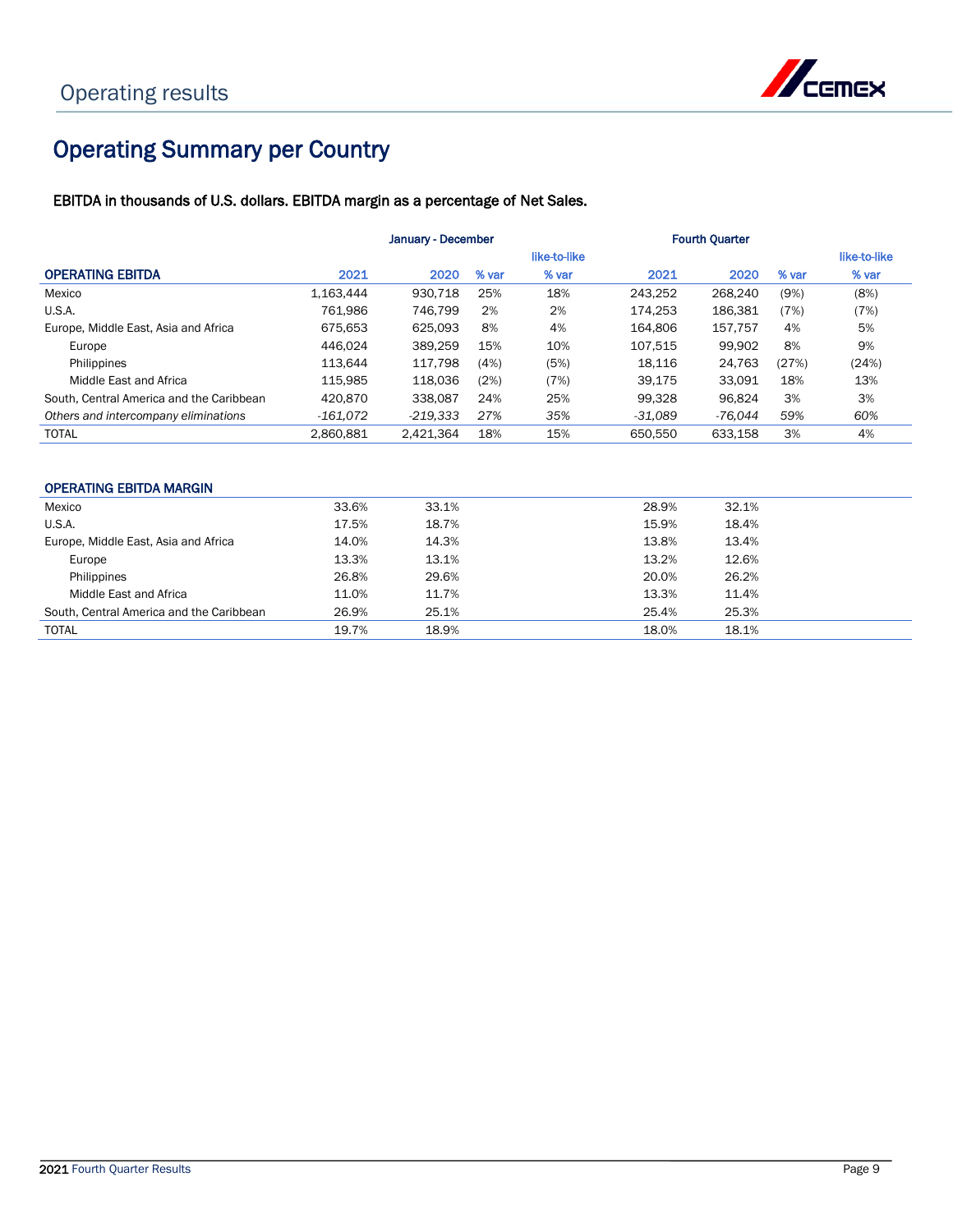

## Volume Summary

## Consolidated volume summary

Cement and aggregates: Thousands of metric tons.

Ready-mix: Thousands of cubic meters.

|                                    | January - December |         |       | <b>Fourth Ouarter</b> |        |       |
|------------------------------------|--------------------|---------|-------|-----------------------|--------|-------|
|                                    | 2021               | 2020    | % var | 2021                  | 2020   | % var |
| Consolidated cement volume (1)     | 66.970             | 63.153  | 6%    | 16.500                | 17.403 | (5%)  |
| Consolidated ready-mix volume      | 49.239             | 46.656  | 6%    | 12.542                | 12.412 | 1%    |
| Consolidated aggregates volume (2) | 136.995            | 132.063 | 4%    | 34.769                | 34.910 | (0%)  |

## Per-country volume summary

|                                          | January -<br><b>December</b> | <b>Fourth Ouarter</b> | Fourth Ouarter 2021 vs.   |
|------------------------------------------|------------------------------|-----------------------|---------------------------|
| <b>DOMESTIC GRAY CEMENT VOLUME</b>       | 2021 vs. 2020                | 2021 vs. 2020         | <b>Third Quarter 2021</b> |
| Mexico                                   | 8%                           | (4%)                  | 4%                        |
| <b>U.S.A.</b>                            | 6%                           | 0%                    | (2%)                      |
| Europe, Middle East, Asia and Africa     | 1%                           | (5%)                  | (10%)                     |
| Europe                                   | 5%                           | 9%                    | (9%)                      |
| Philippines                              | 7%                           | (2%)                  | (16%)                     |
| Middle East and Africa                   | $16\%$                       | (36%)                 | (3%)                      |
| South, Central America and the Caribbean | 13%                          | (1%)                  | (2%)                      |

### READY-MIX VOLUME

| Mexico                                   | 8%  | 2%   | 2%   |
|------------------------------------------|-----|------|------|
| U.S.A.                                   | 8%  | 4%   | (3%) |
| Europe, Middle East, Asia and Africa     | 3%  | (2%) | 1%   |
| Europe                                   | 4%  | (0%) | (6%) |
| Philippines                              | N/A | N/A  | N/A  |
| Middle East and Africa                   | 0%  | (5%) | 14%  |
| South, Central America and the Caribbean | 10% | 6%   | (1%) |

| <b>AGGREGATES VOLUME</b>                 |      |       |      |
|------------------------------------------|------|-------|------|
| Mexico                                   | 12%  | 4%    | 2%   |
| <b>U.S.A.</b>                            | 1%   | (1%)  | (3%) |
| Europe, Middle East, Asia and Africa     | 3%   | (1%)  | (3%) |
| Europe                                   | 7%   | 1%    | (6%) |
| Philippines                              | N/A  | N/A   | N/A  |
| Middle East and Africa                   | (9%) | (6%)  | 12%  |
| South, Central America and the Caribbean | (0%) | (13%) | 1%   |

(1) Consolidated cement volume includes domestic and export volume of gray cement, white cement, special cement, mortar, and clinker. (2) Consolidated aggregates volumes include aggregates from our marine business in UK.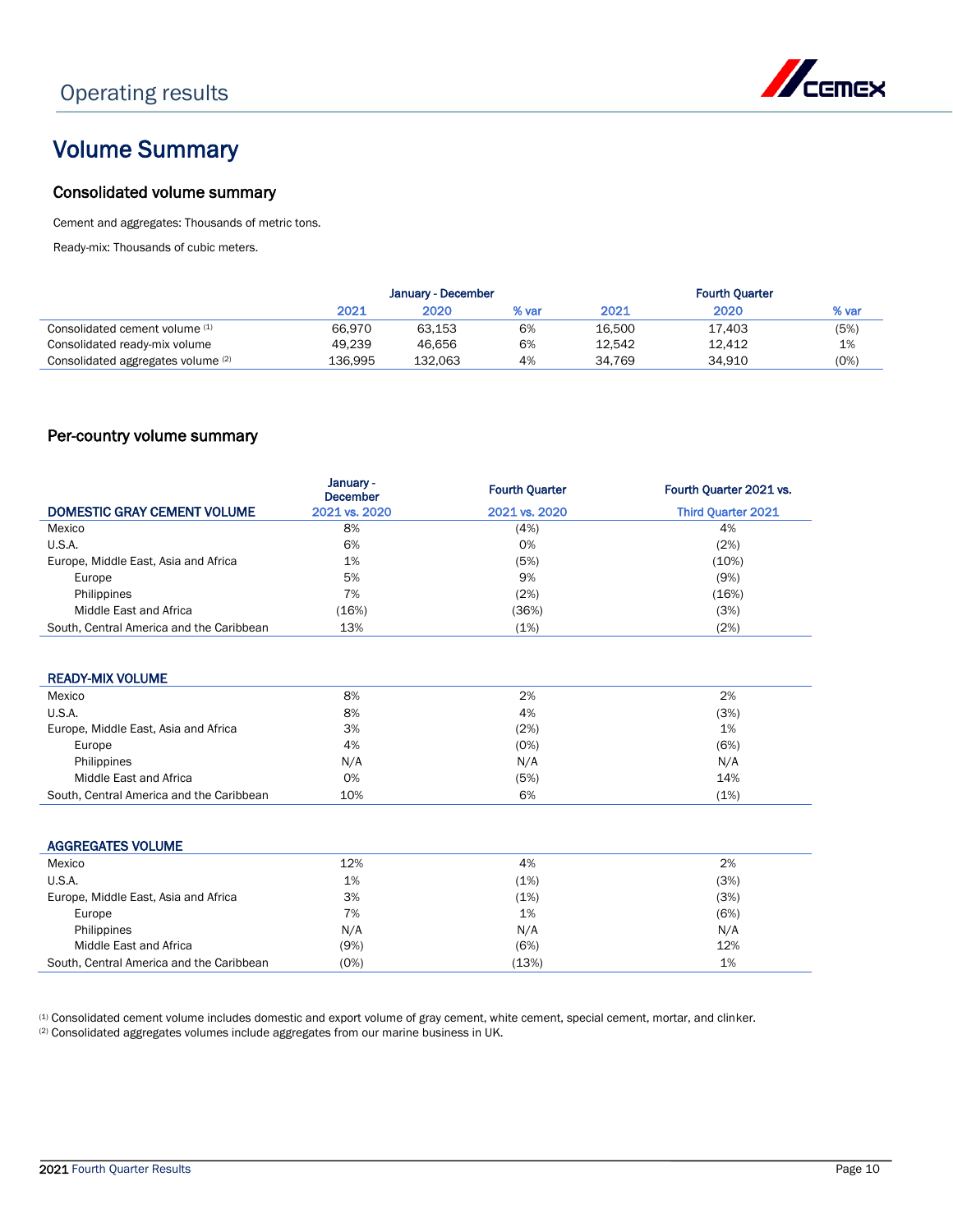

## Price Summary

## Variation in U.S. dollars

|                                              | January - December | <b>Fourth Quarter</b> | Fourth Quarter 2021 vs.   |
|----------------------------------------------|--------------------|-----------------------|---------------------------|
| <b>DOMESTIC GRAY CEMENT PRICE</b>            | 2021 vs. 2020      | 2021 vs. 2020         | <b>Third Quarter 2021</b> |
| Mexico                                       | 13%                | 7%                    | (3%)                      |
| U.S.A.                                       | 3%                 | 6%                    | 1%                        |
| Europe, Middle East, Asia and Africa (*)     | 8%                 | 10%                   | (1%)                      |
| Europe $(*)$                                 | 8%                 | 2%                    | (2%)                      |
| Philippines                                  | (2%)               | (1%)                  | 0%                        |
| Middle East and Africa (*)                   | 12%                | 37%                   | 13%                       |
| South, Central America and the Caribbean (*) | 2%                 | 3%                    | 1%                        |
| <b>READY-MIX PRICE</b>                       |                    |                       |                           |
| Mexico                                       | 8%                 | 5%                    | (1%)                      |
| U.S.A.                                       | 2%                 | 5%                    | 2%                        |
| Europe, Middle East, Asia and Africa (*)     | 5%                 | 2%                    | (0%)                      |
| Europe $(*)$                                 | 6%                 | (2%)                  | (1%)                      |
| Philippines                                  | N/A                | N/A                   | N/A                       |
| Middle East and Africa (*)                   | 4%                 | 8%                    | 3%                        |
| South, Central America and the Caribbean (*) | 1%                 | (3%)                  | (3%)                      |
| <b>AGGREGATES PRICE</b>                      |                    |                       |                           |
|                                              |                    |                       |                           |

| Mexico                                       | 9%   | 3%   | (1%) |
|----------------------------------------------|------|------|------|
| U.S.A.                                       | 5%   | 9%   | 1%   |
| Europe, Middle East, Asia and Africa (*)     | 8%   | 1%   | (3%) |
| Europe $(*)$                                 | 6%   | (2%) | (3%) |
| Philippines                                  | N/A  | N/A  | N/A  |
| Middle East and Africa (*)                   | 12%  | 14%  | (4%) |
| South, Central America and the Caribbean (*) | (0%) | 3%   | (5%) |

(\*) Price variation in U.S. dollars calculated on a volume-weighted-average basis; price variation in local currency calculated on a volume-weighted-average basis at constant foreign-exchange rates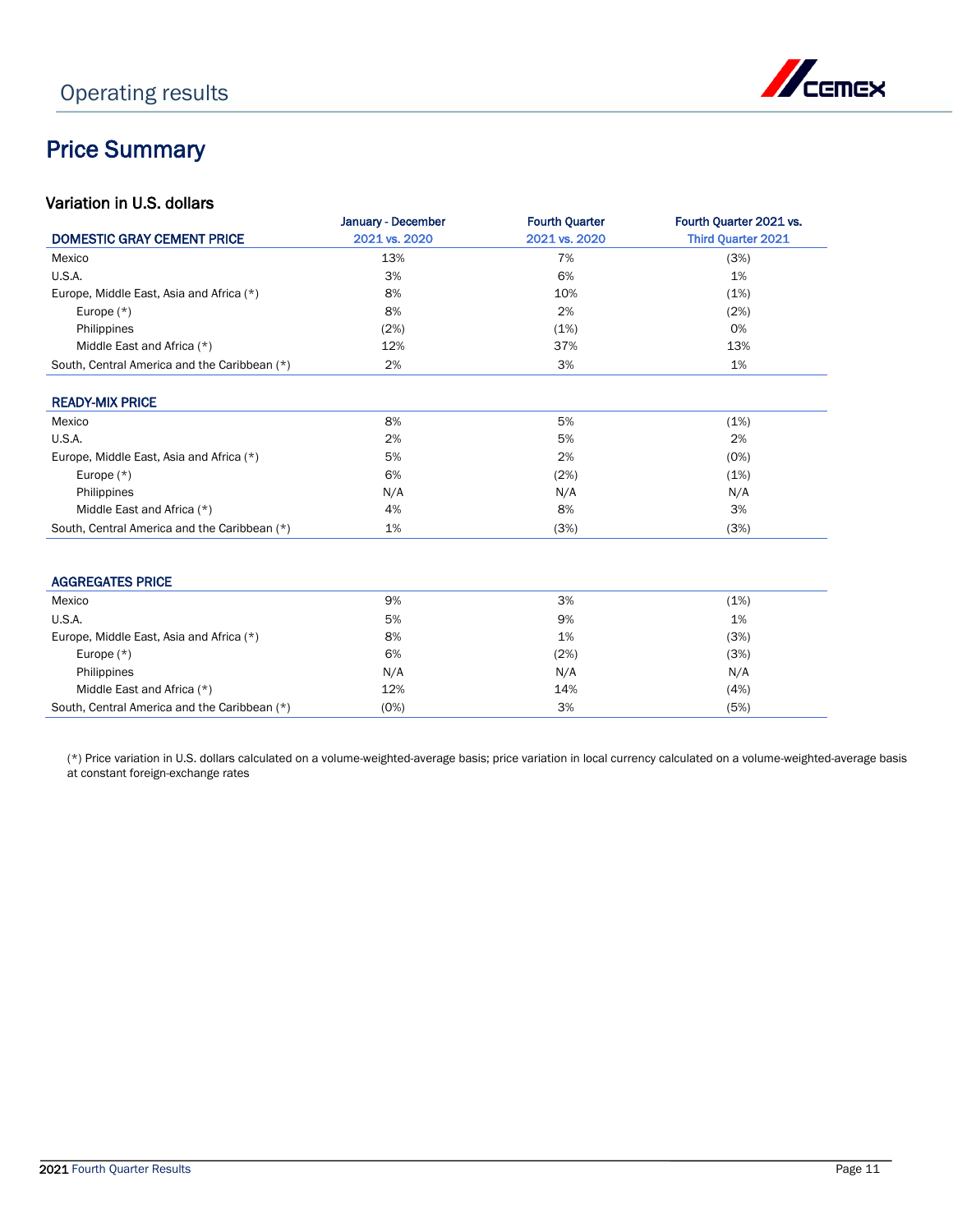

## Variation in Local Currency

|                                              | January - December | <b>Fourth Quarter</b> | Fourth Quarter 2021 vs.   |
|----------------------------------------------|--------------------|-----------------------|---------------------------|
| <b>DOMESTIC GRAY CEMENT PRICE</b>            | 2021 vs. 2020      | 2021 vs. 2020         | <b>Third Quarter 2021</b> |
| Mexico                                       | 7%                 | 9%                    | 0%                        |
| U.S.A.                                       | 3%                 | 6%                    | 1%                        |
| Europe, Middle East, Asia and Africa (*)     | 5%                 | 13%                   | 2%                        |
| Europe $(*)$                                 | 4%                 | 5%                    | 1%                        |
| Philippines                                  | (2%)               | 3%                    | 1%                        |
| Middle East and Africa (*)                   | 11%                | 37%                   | 13%                       |
| South, Central America and the Caribbean (*) | 5%                 | 8%                    | 2%                        |
| <b>READY-MIX PRICE</b>                       |                    |                       |                           |
| Mexico                                       | 3%                 | 7%                    | 2%                        |
| U.S.A.                                       | 2%                 | 5%                    | 2%                        |
| Europe, Middle East, Asia and Africa (*)     | 1%                 | 2%                    | 0%                        |
| Europe $(*)$                                 | 2%                 | 1%                    | 2%                        |
| Philippines                                  | N/A                | N/A                   | N/A                       |
| Middle East and Africa (*)                   | (1%)               | 3%                    | 0%                        |
| South, Central America and the Caribbean (*) | 2%                 | 2%                    | (1%)                      |
|                                              |                    |                       |                           |
| <b>AGGREGATES PRICE</b>                      |                    |                       |                           |
| Mexico                                       | 4%                 | 5%                    | 2%                        |
| U.S.A.                                       | 5%                 | 9%                    | 1%                        |
| Europe, Middle East, Asia and Africa (*)     | 3%                 | 1%                    | (2%)                      |
| Europe $(*)$                                 | 1%                 | (1%)                  | (0%)                      |
| Philippines                                  | N/A                | N/A                   | N/A                       |
| Middle East and Africa (*)                   | 6%                 | 8%                    | (6%)                      |
| South, Central America and the Caribbean (*) | 1%                 | 9%                    | (4%)                      |

(\*) Price variation in U.S. dollars calculated on a volume-weighted-average basis; price variation in local currency calculated on a volume-weighted-average basis at constant foreign-exchange rates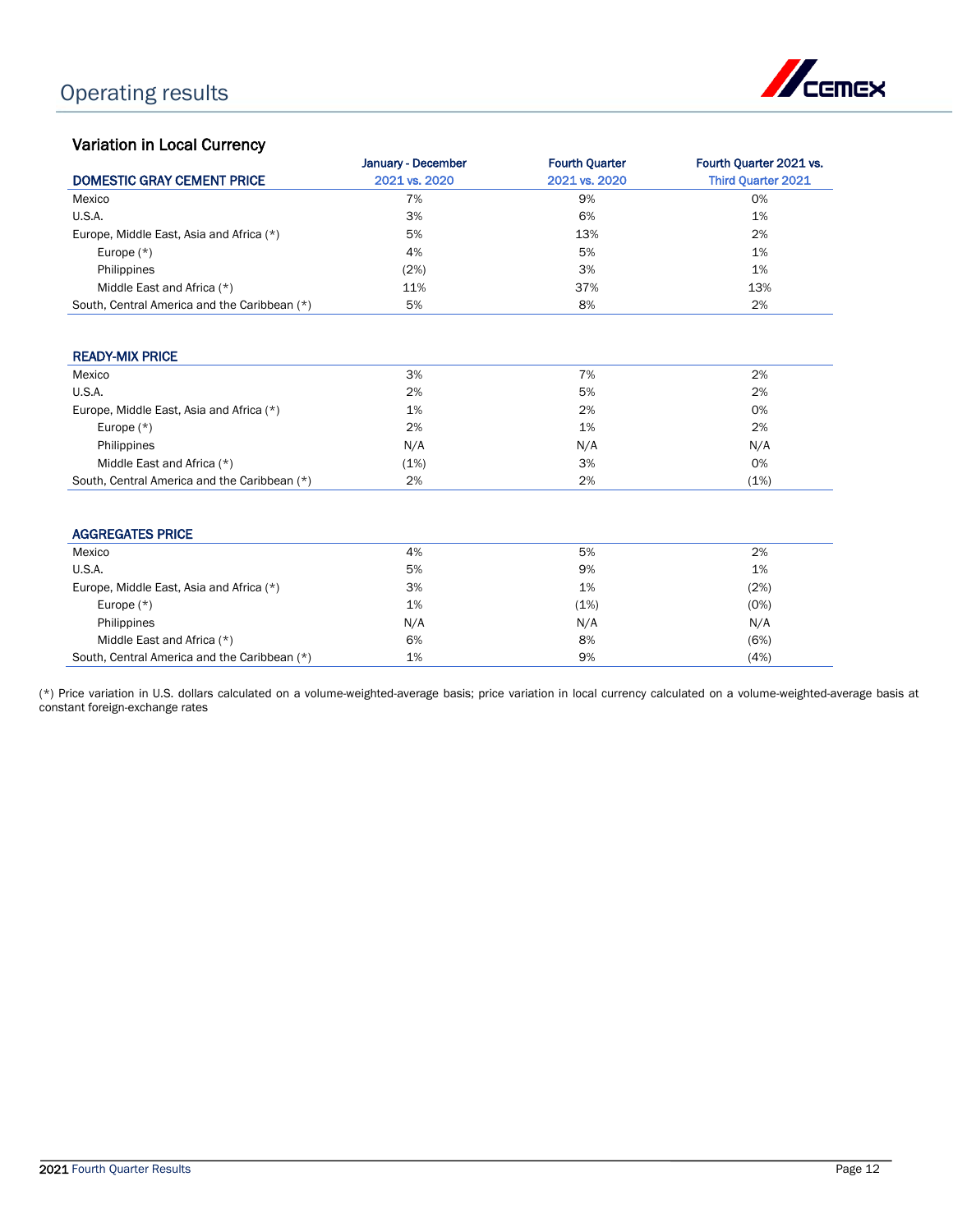

### Operating Expenses

The following table shows the breakdown of operating expenses for the period presented.

|                                                           |           | January - December | <b>Fourth Quarter</b> |         |  |
|-----------------------------------------------------------|-----------|--------------------|-----------------------|---------|--|
| In thousands of US dollars                                | 2021      | 2020               | 2021                  | 2020    |  |
| Administrative expenses                                   | 836,790   | 923,111            | 212.094               | 247,310 |  |
| Selling expenses<br>Distribution and logistic<br>expenses | 274.404   | 280,029            | 72,616                | 74,300  |  |
|                                                           | 1,636,802 | 1.412.686          | 396,927               | 374.911 |  |
| Operating expenses<br>before depreciation                 | 2,747,996 | 2.615.826          | 681,637               | 696,521 |  |
| Depreciation in operating<br>expenses                     | 191,248   | 195.499            | 42,158                | 51,599  |  |
| Operating expenses                                        | 2.939.244 | 2.811.326          | 723.794               | 748.119 |  |

### As % of Net Sales

| AS 70 UI NEL SAIES      |      |         |      |      |
|-------------------------|------|---------|------|------|
| Administrative expenses | 5.8% | $7.2\%$ | 5.9% | 7.1% |
| SG&A expenses           | 7.6% | 9.4%    | 7.9% | 9.2% |

### Derivative instruments

The following table shows the notional amount for each type of derivative instrument and the aggregate fair market value for all of CEMEX's derivative instruments as of the last day of each quarter presented.

|                                              | <b>Fourth Quarter</b>     |               |                           |               | <b>Third Ouarter</b>      |               |
|----------------------------------------------|---------------------------|---------------|---------------------------|---------------|---------------------------|---------------|
|                                              |                           | 2021<br>2020  |                           |               | 2021                      |               |
| In millions of US dollars                    | <b>Notional</b><br>amount | Fair<br>value | <b>Notional</b><br>amount | Fair<br>value | <b>Notional</b><br>amount | Fair<br>value |
| Exchange rate<br>derivatives <sup>(1)</sup>  | 1,761                     | 9             | 741                       | (42)          | 1,006                     | 5             |
| Equity related<br>derivatives <sup>(2)</sup> |                           |               | 27                        | 3             |                           |               |
| Interest rate<br>Swaps (3)                   | 1.005                     | (18)          | 1,334                     | (47)          | 1,322                     | (23)          |
| Fuel<br>derivatives <sup>(4)</sup>           | 145                       | 30            | 128                       | 5             | 67                        | 40            |
|                                              | 2.911                     | 21            | 2,230                     | (81)          | 2,395                     | 22            |

- *(1) Exchange rate derivatives to manage currency exposures arising from regular operations and forecasted transactions. As of December 31, 2021, it includes a notional of \$1,511 of net investment hedge.*
- *(2) Equity derivatives related with forwards, net of cash collateral, over the shares of GCC, S.A.B. de C.V.*
- *(3) Interest-rate swap derivatives related to bank loans.*
- *(4) Forward contracts negotiated to hedge the price of the fuel consumed in certain operations.*

Under IFRS, companies are required to recognize all derivative financial instruments on the balance sheet as assets or liabilities, at their estimated fair market value, with changes in such fair market values recorded in the income statement, except when transactions are entered into for cash-flow-hedging purposes, in which case changes in the fair market value of the related derivative instruments are recognized temporarily in equity and then reclassified into earnings as the inverse effects of the underlying hedged items flow through the income statement, and/or transactions related to net investment hedges, in which case changes in fair value are recorded directly in equity as part of the currency translation effect, and are reclassified to the income statement only upon disposal of the net investment. As of December 31, 2021, in connection with the fair market value recognition of its derivatives portfolio, CEMEX recognized increases in its assets and liabilities resulting in a net asset of US\$21 million.

### Equity-related information

One CEMEX ADS represents ten CEMEX CPOs. One CEMEX CPO represents two Series A shares and one Series B share. The following amounts are expressed in CPO-equivalent terms.

| Beginning-of-quarter outstanding CPO-equivalents | 14.708.429.449 |  |
|--------------------------------------------------|----------------|--|
| End-of-quarter outstanding CPO-equivalents       | 14.708.429.449 |  |

For purposes of this report, outstanding CPO-equivalents equal the total number of Series A and B shares outstanding as if they were all held in CPO form less CPOs held in subsidiaries, which as of December 31, 2021 were 20,541,277.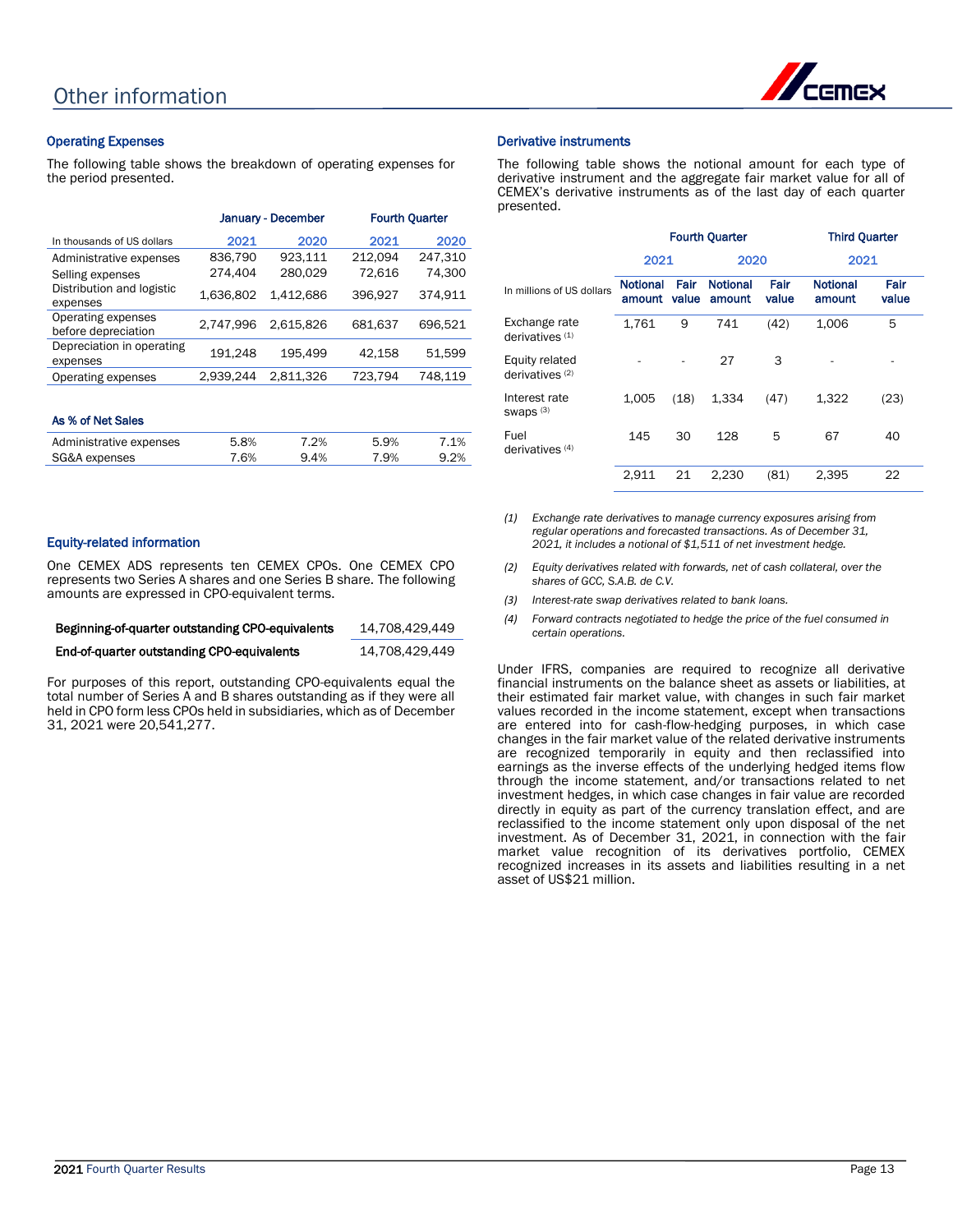### Assets held for sale and discontinued operations

On December 29, 2021, CEMEX signed an agreement with certain affiliates of Cementos Progreso Holdings, S.L. for the sale of its operations in Costa Rica and El Salvador, for a total consideration of \$335 subject to final adjustments. The assets for divestment consist of one cement plant, one grinding station, seven ready-mix plants, one aggregates quarry, as well as one distribution center in Costa Rica and one distribution center in El Salvador. The transaction is subject to satisfaction of closing conditions in Costa Rica and El Salvador, including approvals by competition authorities. CEMEX currently expects to finalize this transaction during the first half of 2022. As of December 31, 2021, the assets and liabilities associated with these operations were presented in the Statement of Financial Position within the line items of "Assets and liabilities directly related to assets held for sale". CEMEX's results of operations for these assets for the years ended December 31, 2021 and 2020 are reported in the Statements of Operations, net of income tax, in the single line item "Discontinued operations."

On July 9, 2021, CEMEX concluded the sale of its white cement business to Çimsa Çimento Sanayi Ve Ticaret A.Ş. agreed in March 2019 for a price of approximately US\$155 million. Assets sold include CEMEX's Buñol cement plant in Spain and its white cement business outside Mexico and the U.S. CEMEX's Statements of Operations for the years ended December 31, 2021 and 2020 include the operations of these assets in Spain from January 1 to July 9, 2021 and the year 2020, and are reported net of income tax in the single line item "Discontinued operations," including an allocation of goodwill of US\$41 million."

On March 31, 2021, CEMEX sold 24 concrete plants and one aggregates quarry in France to LafargeHolcim for approximately US\$44 million. These assets are located in the Rhone Alpes region in the Southeast of France, east of CEMEX´s Lyon operations, which CEMEX retained. CEMEX's Statements of Operations for the years ended December 31, 2021 and 2020 include the operations of these assets in France for the three-month period ended March 31, 2021 and the year 2020 and are reported net of income tax in the single line item "Discontinued operations."

On August 3, 2020, CEMEX closed the sale of certain assets to Breedon Group plc for approximately US\$230 million, including approximately US\$30 million of debt. The assets included 49 readymix plants, 28 aggregate quarries, four depots, one cement terminal, 14 asphalt plants, four concrete products operations, as well as a portion of CEMEX's paving solutions business in the United Kingdom. After completion of this divestiture, CEMEX maintained a significant footprint in key operating geographies in the United Kingdom related to the production and sale of cement, ready-mix, aggregates, asphalt, and paving solutions, among others. CEMEX's Statement of Operations for the year ended December 31, 2020, include the operations related to this segment from January 1 to August 3, 2020 and are reported net of income tax in the single line item "Discontinued operations," including an allocation of goodwill of US\$47 million.

On March 6, 2020, CEMEX concluded the sale of its U.S. affiliate Kosmos Cement Company ("Kosmos"), a partnership with a subsidiary of Buzzi Unicem S.p.A. in which CEMEX held a 75% interest, to Eagle Materials Inc. for US\$665 million. The share of proceeds to CEMEX from this transaction was US\$499 million before transactional and other costs and expenses. The assets divested consisted of Kosmos' cement plant in Louisville, Kentucky, as well as related assets which include seven distribution terminals and raw material reserves. CEMEX's Statement of Operations for the year ended December 31, 2020 includes the operations related to this segment from January 1 to March 6, 2020 net of income tax in the single line item "Discontinued operations."



The following table presents condensed combined information of the Statements of Operations of CEMEX's discontinued operations, previously mentioned, in: a) Costa Rica and El Salvador for the years ended December 31, 2021 and 2020; b) Spain related to the white cement business for the period from January 1 to July 9, 2021 and the year ended December 31, 2020; c) the southeast of France for the three-month period ended March 31, 2021 and the year ended December 31, 2020; d) the United Kingdom for the period from January 1 to August 3, 2020; and e) the United States related to Kosmos for the period from January 1 to March 6, 2020:

| STATEMENT OF OPERATIONS      | Jan-Dec |       | <b>Fourth Quarter</b> |      |
|------------------------------|---------|-------|-----------------------|------|
| (Millions of U.S. dollars)   | 2021    | 2020  | 2021                  | 2020 |
| Sales                        | 185     | 346   | 36                    | 53   |
| Cost of sales, operating     |         |       |                       |      |
| expenses, and other expenses | (162)   | (326) | (31)                  | (49) |
| Interest expense, net, and   |         |       |                       |      |
| others                       | 11      | 9     |                       | (3)  |
| Income before income tax     | 34      | 29    | 12                    |      |
| Income tax                   | (40)    | (83)  | (27)                  |      |
| Income from discontinued     |         |       |                       |      |
| operations                   | (6)     | (54)  | (15)                  | 1    |
| Net gain on sale             | (4)     | (45)  | (22)                  | (11) |
| Income from discontinued     |         |       |                       |      |
| operations                   | '10     | '99'  | (37)                  | (10  |

### Other significant transactions

In connection with CO<sub>2</sub> emission allowances (the "Allowances") in the European Union under the European Union's Emissions Trading System ("EU ETS"), considering CEMEX's estimates of being ahead of its then current  $35%$  reduction goals in  $CO<sub>2</sub>$  emissions by year 2030 versus its 1990 baseline across all of CEMEX's cement plants in Europe and the expected delivery of net-zero  $CO<sub>2</sub>$  concrete for all products and geographies by year 2050, as well as the innovative technologies and considerable capital investments that have to be deployed to achieve such goals, during the second half of March 2021, in different transactions, CEMEX sold 12.3 million Allowances for approximately €509 million (approximately US\$600 million) that CEMEX had accrued at the end of Phase III of compliance under the EU ETS as of December 31, 2020. This sale was recognized in the year ended December 31, 2021 as part of the line item "Other expenses, net". As of the date of this report, CEMEX believes it still retains sufficient Allowances to cover the requirements of its operations in Europe until at least the end of 2025 under Phase IV of the EU ETS, which commenced on January 1, 2021 and will last until December 31, 2030. CEMEX considers this transaction will improve its ability to further address the investments required to achieve its reductions goals, which include, but are not limited to, the general process switch from fossil fuels to lower carbon alternatives, becoming more efficient in the use of energy, sourcing alternative raw materials that contribute to reducing overall emissions or clinker factor, developing and actively promoting lower carbon products, and the recent deployment of ground breaking hydrogen technology in all CEMEX's European kilns. CEMEX is also working closely with alliances to develop industrial scale technologies towards its goal of a net zero carbon future.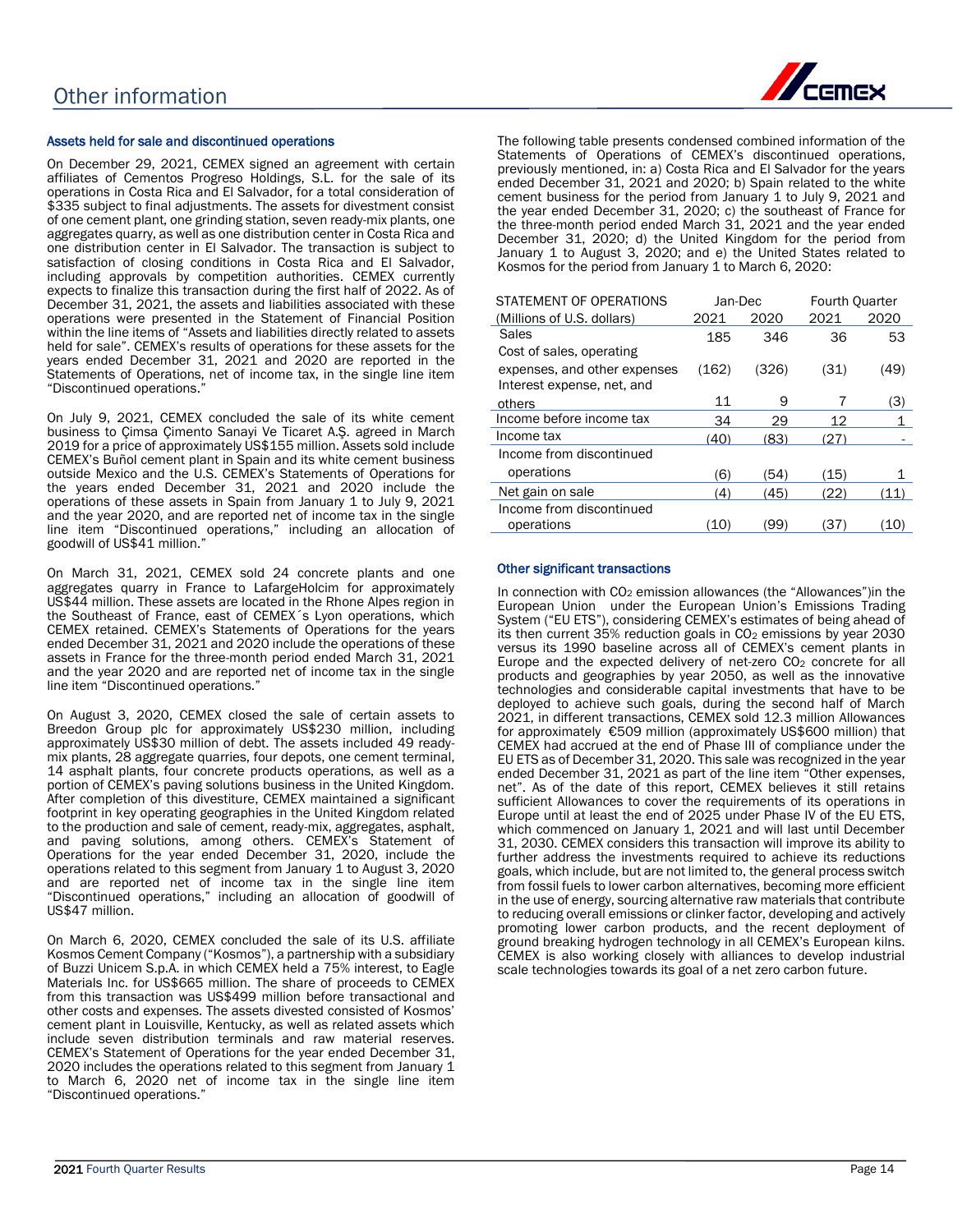

#### Issuance of Subordinated Notes without Fixed Maturity

On June 8, 2021, CEMEX, S.A.B. de C.V. successfully closed the issuance of US\$1.0 billion of its 5.125% Subordinated Notes with no Fixed Maturity (the "Subordinated Notes"). CEMEX used the proceeds from the Subordinated Notes to redeem in full in June 2021 all outstanding series of perpetual debentures previously issued by consolidated special purpose vehicles for an aggregate amount of approximately US\$447 million and for other general corporate purposes, including the repayment of other indebtedness. The perpetual debentures were accounted as part of CEMEX's noncontrolling interest in equity.

Considering the overall characteristics of the Subordinated Notes, including that they do not have contractual repayment date and do not meet the definition of a financial liability under IFRS, CEMEX accounts for its Subordinated Notes as equity instruments in the line item "Other equity reserves and subordinated notes without fixed maturity." As of September 30, 2021, such line item includes the proceeds from the issuance of Subordinated Notes net of issuance costs for a total of US\$994 million.

#### Impairment of property, plant and equipment, goodwill and other intangible assets in 3Q21 and 3Q20

During the third quarter of 2021, rising input cost inflation and higher freight and supply chain disruptions led to a confirmation of impairment indicators in Spain, the United Arab Emirates ("UAE") and other businesses. As a result, we recognized a non-cash aggregate goodwill impairment charge of approximately US\$440 million comprised of , approximately, \$317 million related to our business in Spain, \$96 million related to our business in UAE, and \$27 million related to our IT business segment due to a reorganization. The impairment of goodwill in Spain and the UAE in 2021 resulted from an excess of the net book value of such businesses versus the discounted cash flow projections as of September 30, 2021 related to these reporting segments.

In addition, during the third quarter of 2021 we recognized non-cash impairment charges of intangible assets due to a technological revamp of certain internal use software of \$49 million.

As previously disclosed, during the third quarter of 2020, we recognized a non-cash aggregate impairment charge of approximately US\$1.5 billion, of which approximately US\$1.02 billion related to our business in the U.S. and approximately US\$480 million related to several assets, both cases due to the lack of visibility and uncertainty associated with the COVID-19 Pandemic.

These non-cash charges recognized during the third quarter of 2021 and 2020 did not impact our liquidity, Operating EBITDA and cash taxes payable, nevertheless our total assets, net income (loss) and equity were affected in each quarter.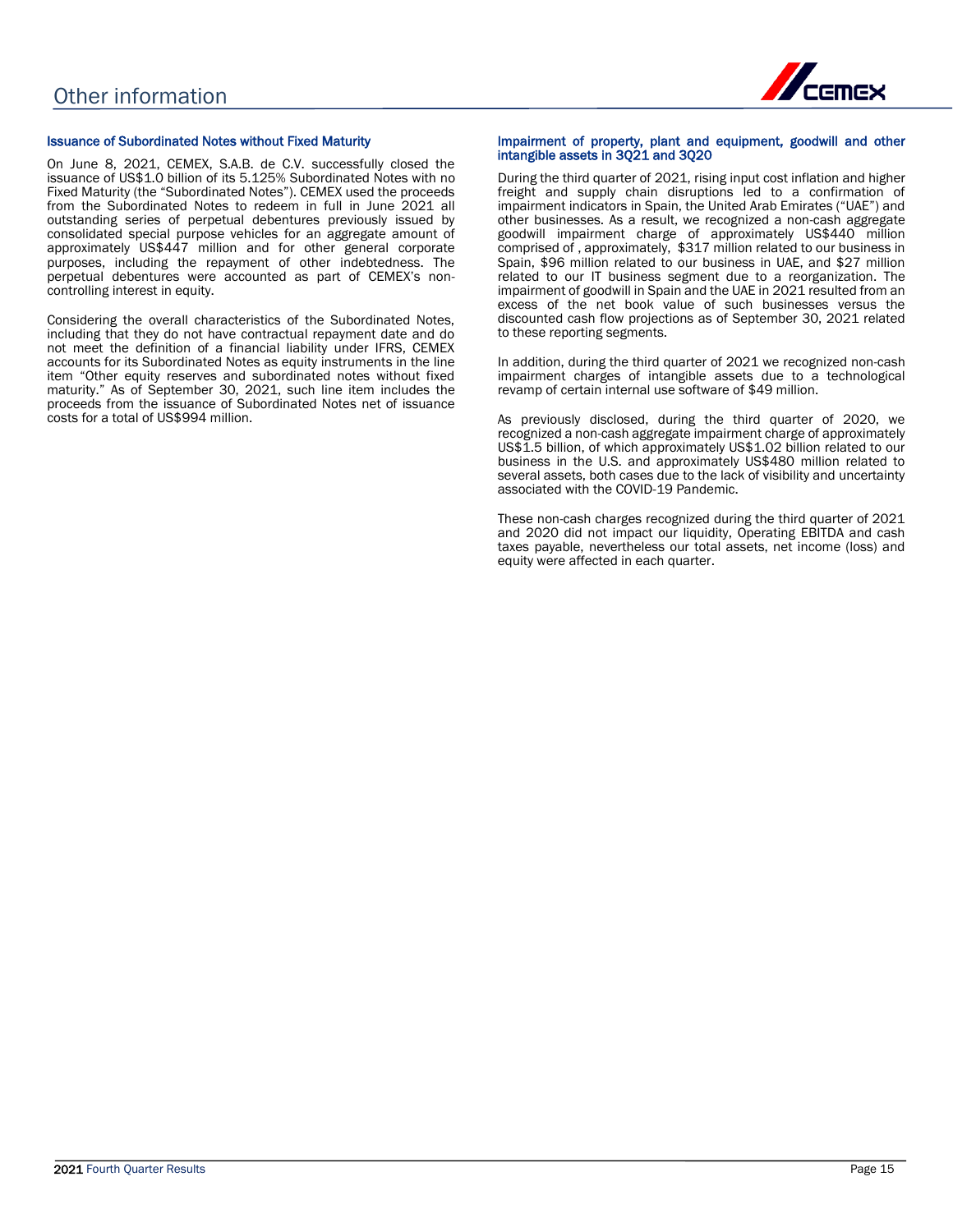

### Methodology for translation, consolidation, and presentation of results

Under IFRS, CEMEX translates the financial statements of foreign subsidiaries using exchange rates at the reporting date for the balance sheet and the exchange rates at the end of each month for the income statement. Beginning on March 31, 2019 and for each subsequent period CEMEX reports its consolidated results in U.S. dollars.

#### Breakdown of regions and subregions

The South, Central America and the Caribbean region includes CEMEX's operations in Bahamas, Colombia, the Dominican Republic, Guatemala, Guyana, Haiti, Jamaica, Trinidad & Tobago, Barbados, Nicaragua, Panama, Peru, and Puerto Rico, as well as trading operations in the Caribbean region.

The EMEA region includes Europe, Middle East, Asia, and Africa. Asia subregion includes our Philippines operations.

Europe subregion includes operations in Spain, Croatia, the Czech Republic, France, Germany, Poland, and the United Kingdom.

Middle East and Africa subregion include the United Arab Emirates, Egypt, and Israel.

#### Definition of terms

Free cash flow equals operating EBITDA minus net interest expense, maintenance, and strategic capital expenditures, change in working capital, taxes paid, and other cash items (net other expenses less proceeds from the disposal of obsolete and/or substantially depleted operating fixed assets that are no longer in operation and coupon payments on our perpetual notes).

l-t-l (like to like) on a like-to-like basis adjusting for currency fluctuations and for investments/divestments when applicable.

Maintenance capital expenditures equal investments incurred for the purpose of ensuring the company's operational continuity. These include capital expenditures on projects required to replace obsolete assets or maintain current operational levels, and mandatory capital expenditures, which are projects required to comply with governmental regulations or company policies.

Net debt equals total debt (debt plus convertible bonds and financial leases) minus cash and cash equivalents.

Operating EBITDA equals operating earnings before other income and expenses, net, plus depreciation and operating amortization.

#### pp equals percentage points

Prices all references to pricing initiatives, price increases or decreases, refer to our prices for our products

SG&A expenses equal selling and administrative expenses

Strategic capital expenditures equal investments incurred with the purpose of increasing the company's profitability. These include capital expenditures on projects designed to increase profitability by expanding capacity, and margin improvement capital expenditures, which are projects designed to increase profitability by reducing costs. Working capital equals operating accounts receivable (including other current assets received as payment in kind) plus historical inventories minus operating payables.

% var percentage variation

#### Earnings per ADS

Please refer to page 2 for the number of average ADSs outstanding used for the calculation of earnings per ADS.

According to the IAS 33 Earnings per share, the weighted-average number of common shares outstanding is determined considering the number of days during the accounting period in which the shares have been outstanding, including shares derived from corporate events that have modified the stockholder's equity structure during the period, such as increases in the number of shares by a public offering and the distribution of shares from stock dividends or recapitalizations of retained earnings and the potential diluted shares (Stock options, Restricted Stock Options and Mandatory Convertible Shares). The shares issued because of share dividends, recapitalizations and potential diluted shares are considered as issued at the beginning of the period.

| <b>Exchange rates</b> |         | January - December |         | <b>Fourth Ouarter</b> |               | <b>Fourth Ouarter</b> |  |
|-----------------------|---------|--------------------|---------|-----------------------|---------------|-----------------------|--|
|                       | 2021    | 2020               | 2021    | 2020                  | 2021          | 2020                  |  |
|                       | Average | Average            | Average | Average               | End of period | <b>End of period</b>  |  |
| Mexican peso          | 20.43   | 21.58              | 20.83   | 20.42                 | 20.50         | 19.89                 |  |
| Euro                  | 0.8467  | 0.8736             | 0.8735  | 0.837                 | 0.8789        | 0.8183                |  |
| British pound         | 0.7262  | 0.7758             | 0.7386  | 0.7522                | 0.7395        | 0.7313                |  |

Amounts provided in units of local currency per U.S. dollar.